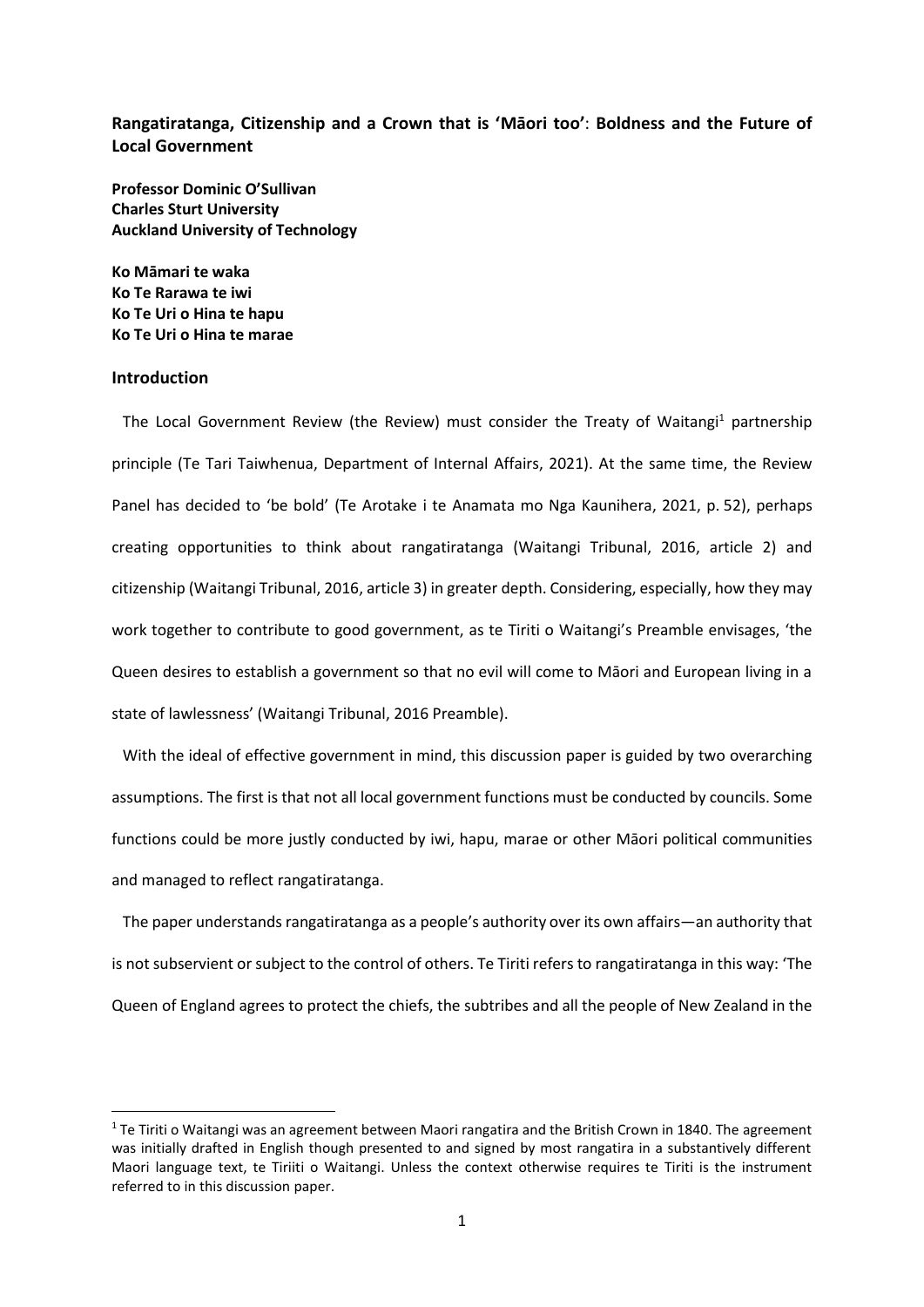unqualified exercise of their chieftainship over their lands, villages and all their treasures' (Waitangi Tribunal, 2016, article 2).

The paper's second assumption is that Māori are entitled to make culturally distinctive contributions to councils' work because, like all citizens, Māori are shareholders in kawanatanga. As such, and as te Tiriti implies, Māori are as entitled as anybody to expect councils to work in their favour. '[T]he Queen of England will protect all the ordinary people of New Zealand and will give them the same rights and duties of citizenship as the people of England' (Waitangi Tribunal, 2016, article 3).

The paper understands citizenship as the terms of one's belonging to the state. Citizenship is an evolving body of political capacities determining how people influence the development of the society in which they live. Its terms reflect the values, customs, laws and practices by which a society functions. Citizenship is concerned with how people arrange their public institutions and make decisions on matters of public importance. It describes people's obligations to one another and the relationships between people and the state. Citizenship reflects human values, which means that it is a cultural concept as much as it is political. Ideally, in a liberal democracy like New Zealand, its effect is to uphold human equality. For Māori, human equality means that citizenship must be attentive to the claims of culture and responsive to colonial context. Culture influences the ways relationships between people and the environment are perceived. Therefore, culture influences how people set political priorities and form their expectations of what local government is for and what it should achieve. It is democratically important that neither culture nor colonialism is a barrier to Māori experiencing citizenship as the meaningful political authority that Aristotle imagined when he described the citizen simply as one who deliberates. As a deliberator, one is a shareholder in the decision-making power of the state (Hindess, 2002). The alternative is cultural homogeneity, which automatically prevents Māori from *being* Māori when participating in public decision-making. Homogeneity prevents the Maori citizen from participating with the expectation that their voice counts.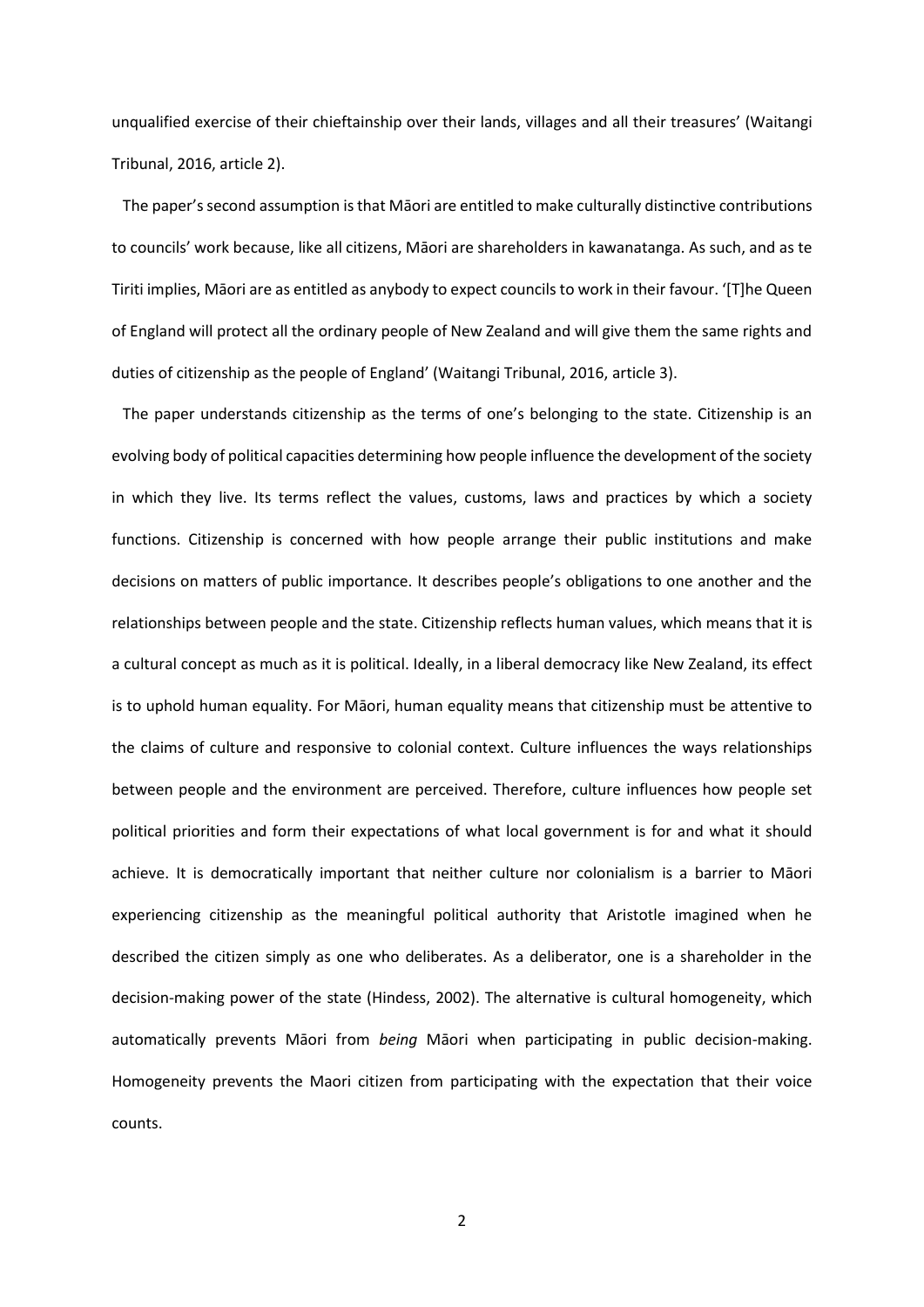What, then, would a non-colonial system of local government look like? What would a system of local government look like if everybody contributed in culturally meaningful ways? The purpose of liberal democracy is to protect people's freedom, though this cannot occur if political systems and institutions work in isolation from culture. Indeed, democracy developed because individuals have different perspectives and different values that must be managed in a fair and orderly way.

Differentiated liberal citizenship, participatory parity and rangatiratanga are key concepts of human equality that this paper uses to raise and explain several questions in considering which of local government's functions best belong to iwi, hapu and other Māori entities while also considering how Māori citizens best exercise their share in kawanatanga in the context of local government. For ease of reference and to facilitate discussion, the questions are brought together in thematic sequence in the paper's summary and conclusion. Together, they show that, rather than thinking about political relationships as an 'us' and 'them' binary, policymaking can be recast as a site of both respectful inclusion and respectful difference. In this way, boldness can mean thinking about 'relations between Indigenous peoples and the state not simply as Indigenous policy making but as democracy making' (Davis, 2021, p. 376). The question then becomes which kinds of institutions, making decisions according to which kinds of values, will best contribute to this ideal? If, for example, it is taken for granted that Māori values and aspirations should influence policy decisions, it follows that they should also influence decision-making processes. Influence is a greater political authority than the right to be consulted as a partner or stakeholder.

## **Rangatiratanga and Citizenship**

Rangatiratanga and citizenship are the foundational principles in the discussion of how Māori political authority should exist both *inside* and *outside* the state. The Review must consider how rangatiratanga and Māori citizenship are distinct, how they intersect and how they contribute to good government. In short, who does what, how and why?

Its interest in rangatiratanga means that this paper is not a discussion of race or about the rights of minorities but rather one about the nature of political communities, their different and common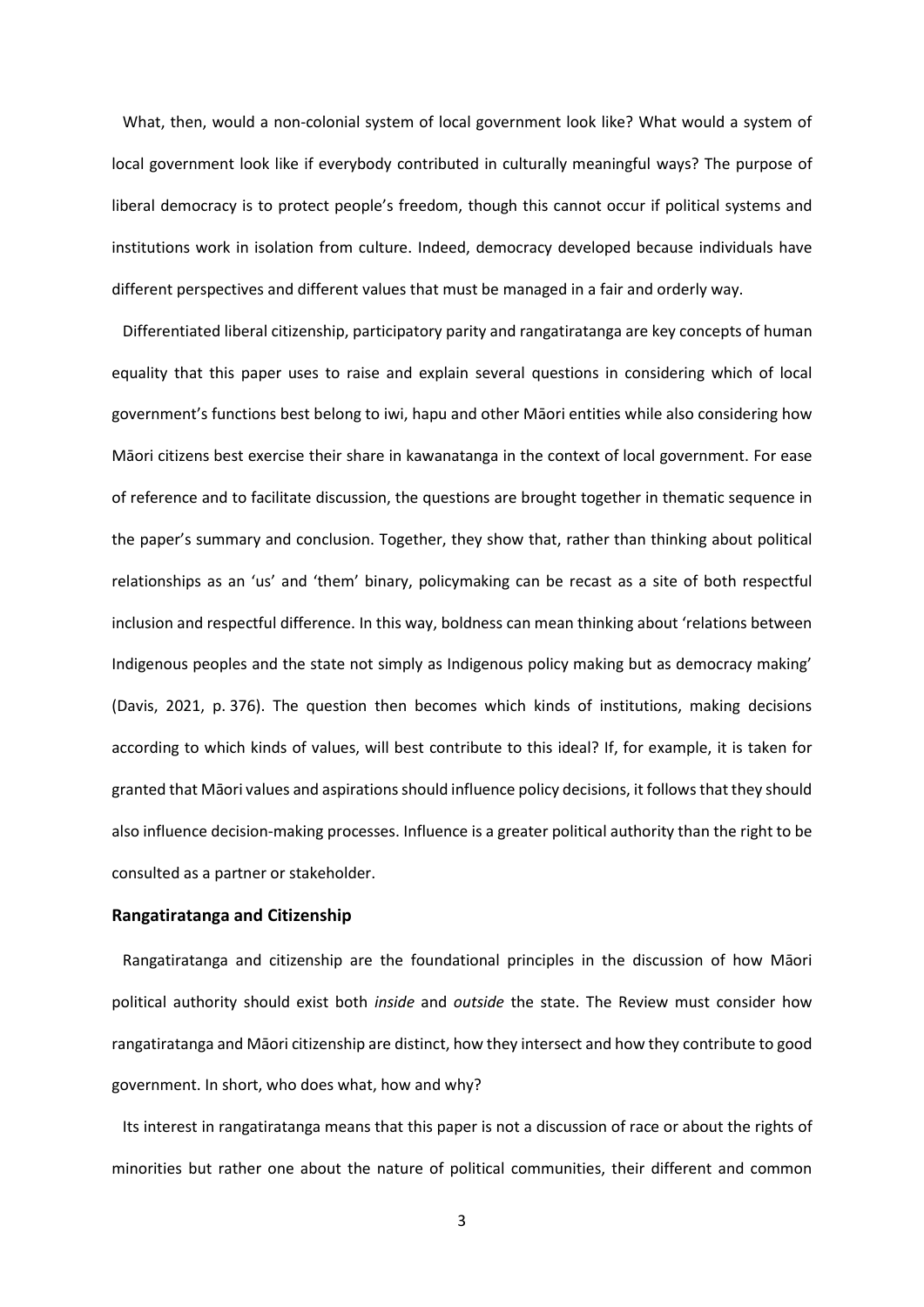spheres of influence and their interrelationships. A political community is different from a stakeholder or group to be consulted over a public decision because its right is to help make the decision. Political communities are 'the products of narratives of peoplehood' (Hase, 2021, p. 684). A community is justly political where it has an inherent authority to manage its own affairs and make decisions to advance the wellbeing of its members.

Although local government is not, legally, a party to te Tiriti, its functions are exercised with the Crown's authority; therefore, it is reasonable to consider citizenship with reference to Justice Williams' argument that:

Fundamentally, there is a need for a mindset shift away from the pervasive assumption that the Crown is Pākehā [non-Māori], English-speaking, and distinct from Māori rather than representative of them. Increasingly, in the 21st century, the Crown is also Māori. If the nation is to move forward, this reality must be grasped. (Waitangi Tribunal, 2010, p. 51)

In other words, the Crown is not the Pākehā population, and councils do not belong exclusively to Pākehā as the senior Tiriti partner. Political authority is shared among all citizens. Yet, it is true that, for some people, the idea that the 'Crown is also Māori' may be difficult to imagine. Māori mistrust and the desire to protect rangatiratanga as an independent authority mean that individuals often have good reasons to see the Crown as an adversary. People may feel similarly distanced from local government, particularly when they perceive others as not motivated by mutual respect, not interested in Māori aspirations and policy ideas and, therefore, unable to accept the merits of inclusive decision-making. However, political equality requires that all people have reason to accept that the state belongs to them as much as to anybody else, rather than echoing Grant's (2016) Australian sentiment that 'we lived in Australia, and Australia was for other people' (A cage in search of a bird, para. 3).

A state that belongs to everybody and works for everybody requires bold thinking about how kawanatanga works to include all citizens with the same realistic opportunities for influence. For these reasons, Williams' presumption of a Crown that is 'also Māori' promises a higher level of political authority than partnership as 'the right of tangata whenua to share governance as a partner of the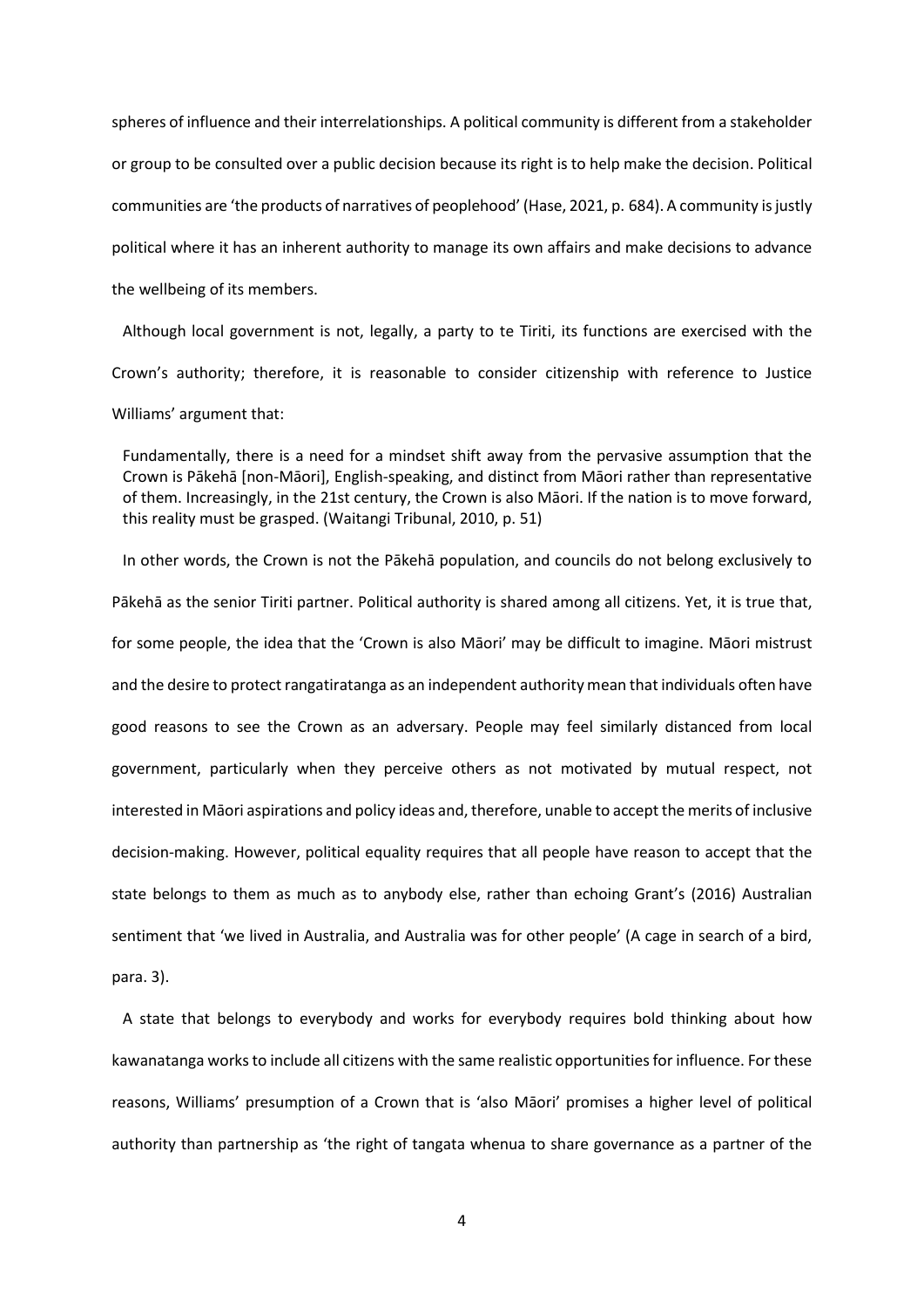Crown' (Webster & Cheyne, 2017, pp. 149–150). Beyond partnership, a Crown that is 'also Māori' implies opportunities to influence government from the *inside* and play a role in developing its values and practices as shareholders in its decision-making authority. Taking one's position as a shareholder in the Crown's sovereignty is not an alternative to rangatiratanga but rather a complement to ensure that Māori are present wherever other citizens make decisions. As partner, the opportunity to influence arises only from the *outside*.

What, instead, could a system arranged to uphold both rangatiratanga and distinctive Māori citizenship mean for how politics actually works? Can the Review help society resolve the tension between the Waitangi Tribunal's (2014) finding that te Tiriti was not a cession of sovereignty to the British Crown and the government's insistence that 'There is no question that the Crown has sovereignty in New Zealand' (Finlayson cited in Kenny, 2014, para. 4)?

Perhaps, in fact, the tension between the Tribunal and government positions is overstated and is only unresolvable if one thinks about sovereignty as a rigid and inflexible authority that is distant from the people rather than a reflection of their shared authority? Thinking about local government as a political system with many parts and interactions between rangatiratanga and citizenship may show that sovereignty is not an all-powerful and unconstrained authority but that it is, in fact, widely dispersed. Perhaps there are ways of ensuring that *all* and not just *some* citizens are shareholders in the authority that the Crown exercises in relation to, but not over and above, rangatiratanga. In this way, the Review may respond to the finding that:

The rangatira consented to the Treaty on the basis that they and the Governor were to be equals, though they were to have different roles and different spheres of influence. The detail of how this relationship would work in practice, especially where the Māori and European populations intermingled, remained to be negotiated over time on a case-by-case basis. (Waitangi Tribunal, 2014, p. 521)

## **Partnership and Beyond**

Although partnership assumes that Māori people and culture have a place in public life, the partnership is usually one of senior and junior (O'Sullivan, 2007). The state is a large, powerful and coercive institution and, inevitably, the most powerful in any domestic relationship. As junior partners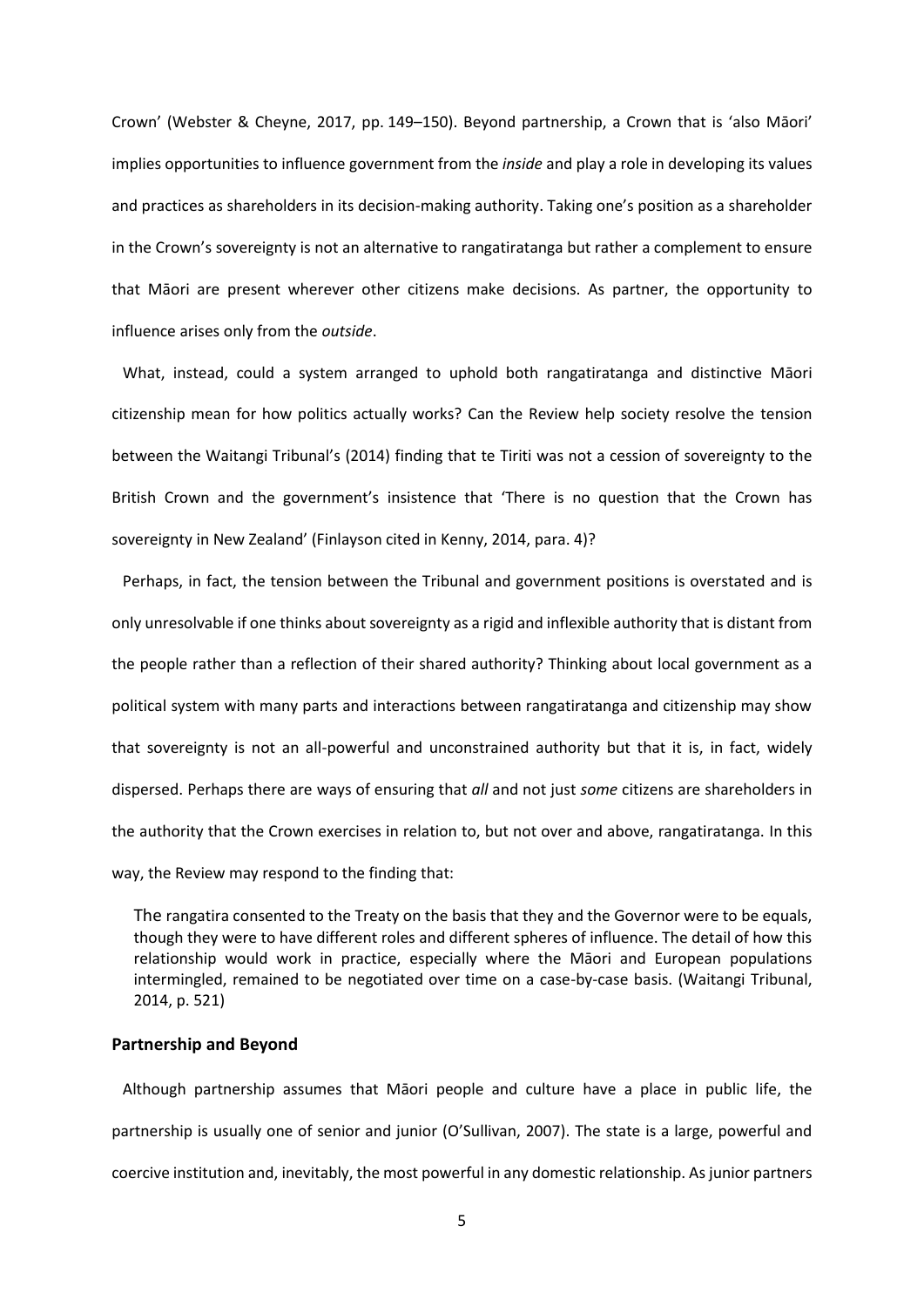to the Crown, iwi, hapu and other Māori communities do not have the independent political space that rangatiratanga requires, nor does the junior partnership presume a distinctive and meaningful Māori share in the kawanatanga that local government exercises. This means that, if Williams' description of an inclusive Crown is undesirable or simply unachievable, one's political aspirations are confined to a predetermined framework that limits the sites of political influence available to Māori. For example, Auckland Council explains that it is interested in the Treaty/te Tiriti because it is the Crown's agent, with the Crown the senior partner: 'The Crown is the primary Tiriti/Treaty partner responsible for the Tiriti/Treaty relationship. However, under various statutes, Parliament has directed the council to give effect to certain principles and follow particular processes when making decisions that affect Māori' (Auckland Council, 2021b, 13 [c]). Further:

The council is committed to operating in a manner that recognises and respects the significance of Tiriti/Treaty… To honour this commitment, the principles of te Tiriti/the Treaty should be used as a guide to inform the council's approach when making decisions about matters affecting Māori. (Auckland Council, 2021b, 13 [d])

The phrase 'when making decisions about matters affecting Māori' presumes a relationship in which the council has the final say. Te Tiriti/the Treaty may be considered if the council so chooses. The state's ways of making decisions take priority simply because they are the preferences of the state. Māori are stakeholders, not political communities. Similarly, the Whangarei District Council's Te Ao

Māori Decision-Making Framework (Kahukuraariki Trust, 2021) states that it:

would like to understand what climate change and impacts on te taiao mean for iwi and hapu in Te Taitokerau. Along with governance and kaupapa Māori decision making models. The principal objectives of the co-design hui and workshops are to gather insights from tangata whenua, haukainga, hapu, iwi… to inform the development of the decision-making framework. (p. 3)

Co-design is not, however, a Māori-led process. The argument is not that co-design is misplaced or

misguided but that it is not an alternative to sharing kawantanga, which means that there should be

structured opportunities for Māori to initiate and lead discussions on environmental management, as

one example.

When councils set the terms of engagement, they position themselves as senior partner. Cogovernance arrangements may be evaluated from a similar perspective. They may provide an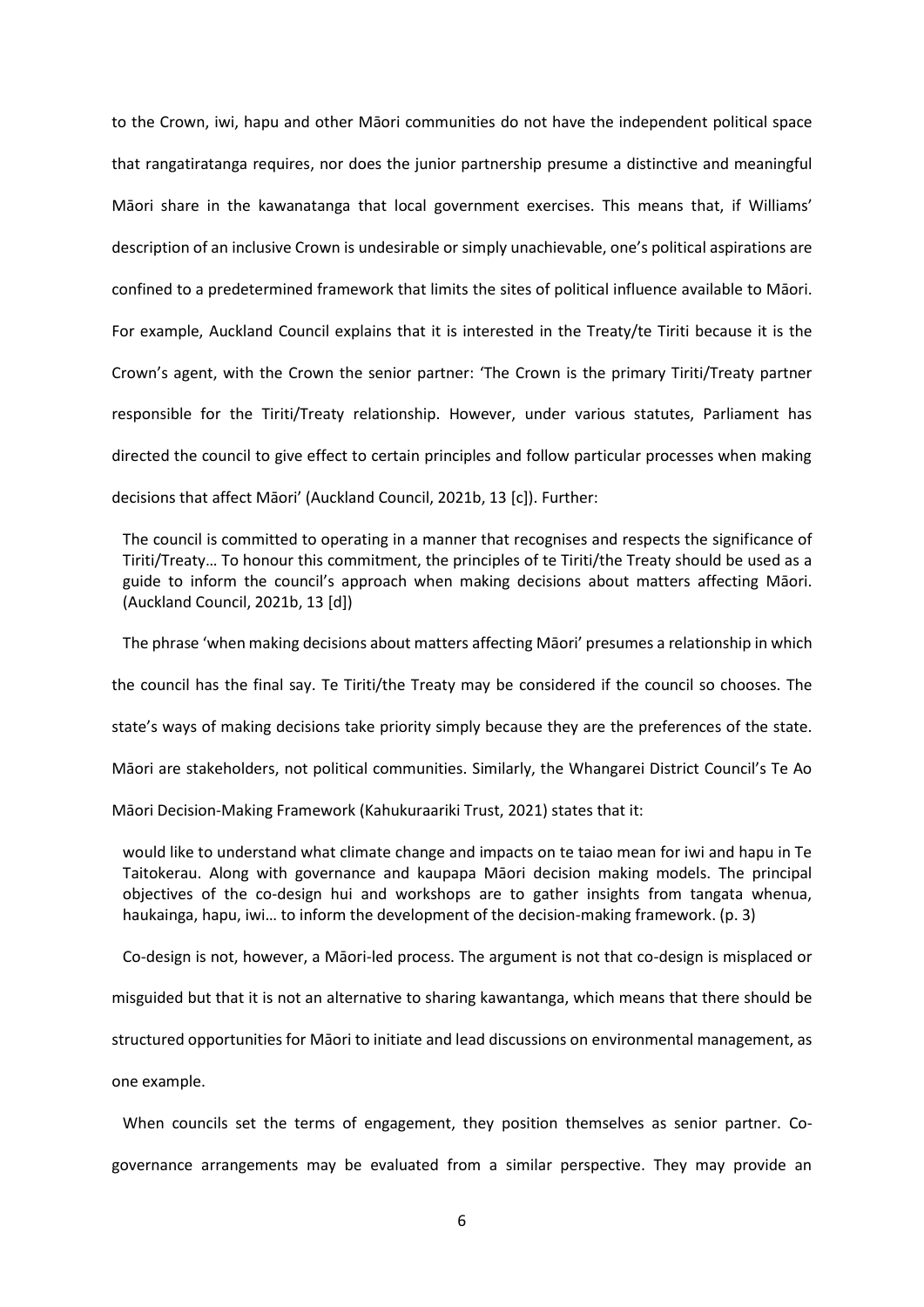appropriate response in many circumstances, but co-governance should not be a default position that undermines the possibility that some local government functions belong with Māori communities alone, nor should it undermine the expectation that councils include Māori people and values in their decision-making. The fact that a public institution is not exclusively Māori does not mean that Māori are not entitled to a distinctive and substantive voice in its affairs. There is a Tiriti/Treaty right to participate in kawanatanga that is compromised when Māori do not contribute to setting the rules of engagement. For example, Muru-Lanning (2012) argued that the Waikato River co-governance model provides a 'way of viewing the river which is foreign to most Māori and one in which they cannot easily participate' (p. 130).

Meaningful deliberation on the distribution of responsibilities between councils and mana whenua communities must consider human responsibilities to the natural environment where rivers and mountains, for example, are ancestors rather than property that is owned and tradable for material advantage. Mana whenua responsibilities to the natural environment may be described as a 'familial relationship' (Bennett et al., 2021, p. 64). The relationship means that mana whenua are not simply stakeholders but people whose contributions to public life come from a distinct and enduring perspective. The contrast with the idea of ownership of a tradable asset raises fundamentally different processes of resource management. Approaching policy questions from such different perspectives is a tension that the Review must address.

An important test of the public acceptability of any decision-making arrangement is the ease with which people may participate in it. Ease of participation from a cultural perspective, among other perspectives, is an important test for the Review when considering its recommendations. Yet, as Pirsoul and Armoudian (2019) argued, these co-governance arrangements are important because they 'engage indigenous people to exercise self-determination with governments that have not traditionally participated with them' (p. 4828). Notwithstanding the argument that Māori form political communities rather than stakeholder communities, Ansell and Gash's (2008) definition of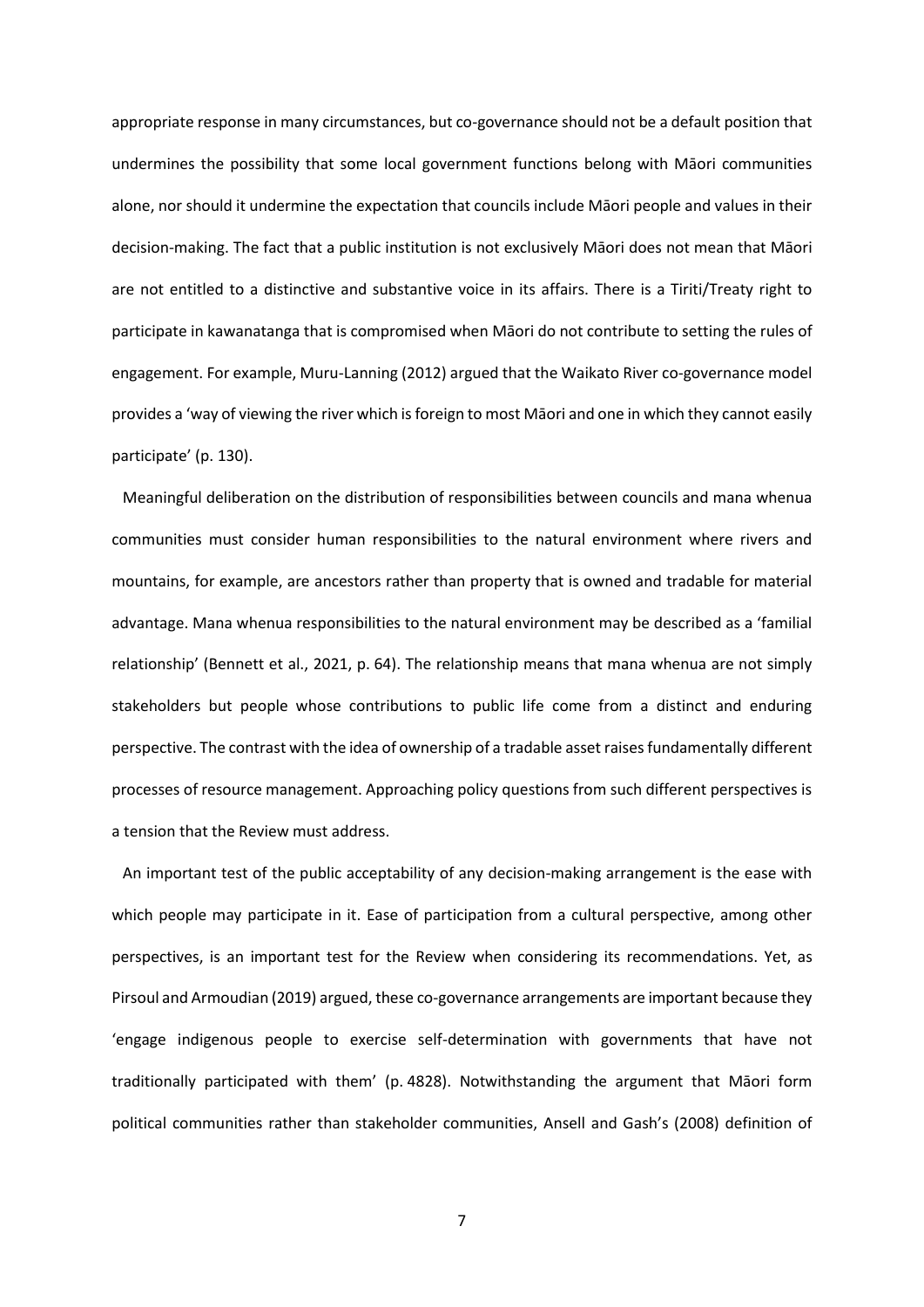collaborative governance can aid in considering how Māori communities and councils could manage matters of common concern:

A governing arrangement where one or more public agencies directly engage non-state stakeholders in a collective decision-making process that is formal, consensus oriented, and deliberative and that aims to make or implement public policy or manage public programs or assets. (p. 544)

The question for the Review is, then, how to establish decision-making bodies that are representative, well informed and, above all, organised, to allow people to easily participate. Ease of participation requires that no decision-making body or process is culturally foreign. A consequent question for the Review is which kinds of structures and participatory arrangements would give Māori reason to say that the system of local government belongs to them as much as to anybody else. It should, after all, be an important presumption of the Review that group membership should not automatically be a matter of democratic disadvantage. To this end, it is significant that Waimakariri District Council (2021) argued that the *Local Government Act 2002* provides scope 'for both local authorities and Māori organisations to move beyond engaging on matters of environmental and cultural importance only' (para. 4). Exploring this idea's full potential may require broader and more flexible ways of thinking about the relationships between rangatiratanga and citizenship. For example, just terms of association, which means that the terms on which citizens and groups of citizens engage with one another and with the state, are widely accepted as fair and reasonable. Just terms of association do not occur by chance but through the conscious recognition that, 'We cannot develop political principles by starting with the assumption of a completely just society … but must begin from within the general historical and social conditions in which we exist' (Young, 1989, p. 261). Just terms of association may, for example, preclude a council's incursion into rangatiratanga. With respect to te Tiriti, this would mean that rangatiratanga constrains kawanatanga and is complemented by culturally meaningful and politically worthwhile citizenship.

Rangatiratanga means that there are spaces of political authority that predate the state, and, by virtue of both te Tiriti and the United Nation's Declaration on the Rights of Indigenous Peoples (UN, 2007), these spaces of political authority are also independent of the state. Therefore, the state is not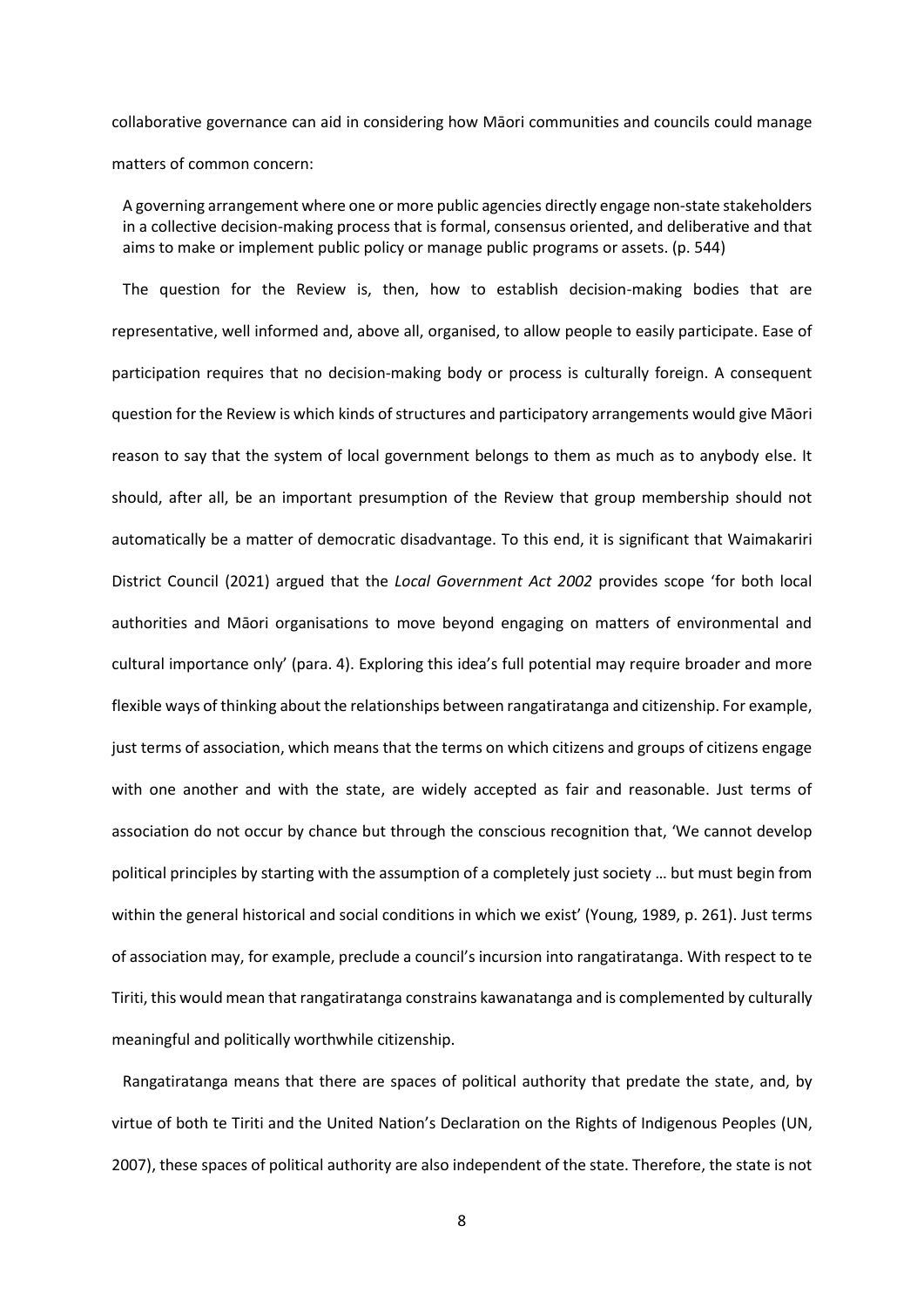'the only empowered space' (Davis, 2021, p. 379) in the political system, which is important because when the political system does not 'explicitly recognise Indigenous empowered spaces in policymaking' (Davis, 2021, p. 381), policy failure and, therefore, democratic failure, is likely to occur.

Valadez (2010) argued that the 'just response' to democratic failure 'is to grant the indigenous groups powers of autonomous governance that remove the source of the political disadvantages they face by being forced to be part of a common civic body with the settler society' (p. 60). This approach rationalises rangatiratanga as an alternative to citizenship rather than a complement. It creates conflict between te Tiriti's second (rangatiratanga) and third (citizenship) articles as though the two are incompatible. It removes the possibility that Māori may participate in kawanatanga with the expectation of influence. It also removes the presumption that Māori are reasonably entitled to expect kawanatanga to serve their interests just as well as it serves the interests of other citizens. If governments (including local governments) may govern, but only on the assumption that Māori are entitled to participate, there should be limits on the exclusion of Māori values and aspirations from public decision-making.

## **UN Declaration on the Rights of Indigenous Peoples**

The UN Declaration on the Rights of Indigenous Peoples does not create new political rights; rather, it simply puts well-established human rights norms into a context that responds to colonialism and the distinctive claims of culture. New Zealand is one of 148 UN member states to accept the Declaration, which means that the rights it elaborates are very much within the mainstream of international political thought. The Review provides an opportunity to think about what they mean for New Zealand in practical political terms.

When New Zealand announced its support for the Declaration in 2010, the Prime Minister John Key said that it 'both affirms accepted rights and establishes future aspirations' (Key, 2010, para. 6). New Zealand's statement in support of the Declaration acknowledged, 'that Māori hold a special status as tangata whenua… and have an interest in all policy and legislative matters' (Key, 2010, para. 4).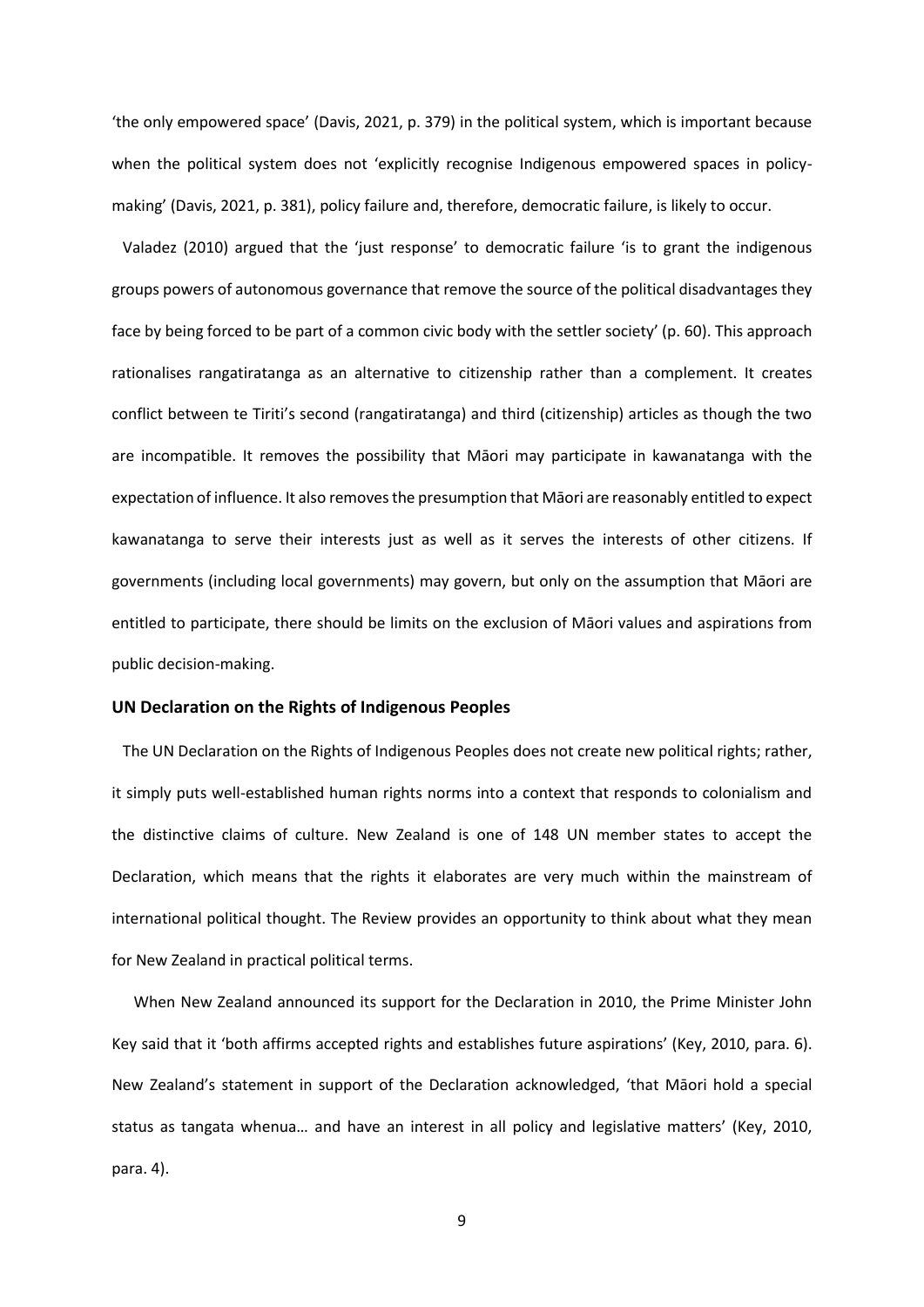Consistent with these norms, the Declaration assumes that there is no hierarchy of human worth that justifies some people having less opportunity than others to influence public decisions with reference to their own cultural values. As the Declaration puts it:

Indigenous peoples have the right to maintain and strengthen their distinct political, legal, economic, social and cultural institutions, while retaining their right to participate fully, if they so choose, in the political, economic, social and cultural life of the State. (UN, 2007, article 5)

The Declaration affirmed the state's right to govern. However, the right is constrained by pre-existing treaties and political rights and capacities that should be 'interpreted in accordance with the principles of justice, democracy, respect for human rights, equality, non-discrimination, good governance and good faith' (UN, 2007, Resolution 61/295). Recognising treaties means that the Declaration gives international sanction to rangatiratanga as a constraint on kawanatanga. It also affirms that 'citizenship and its capacities belong to indigenous people as to any people—that is, inherently: they are not granted by the state's benevolence' (O'Sullivan, 2020, p. 20). They are not the Crown's gift to its partner. A reasonable political and cultural response may be to find ways of living together differently (Maaka & Fleras, 2009).

Differentiated liberal citizenship is a framework for thinking about how to live together differently. Its purpose is to help determine how to share political authority in ways that improve people's lives, particularly by ensuring that everyone has the same opportunity to influence decisions about the things that matter to them. This diminishes the idea of the Tiriti relationship as an adversarial 'us' and 'them' contest. Ideally, such a contest is unnecessary because democracy does not require all power and authority to reside in the same place. Nor does it insist that all public institutions make their decisions in the same ways and according to a single set of cultural values. The democratic imperative is to find ways for people to participate in public life with parity of esteem.

### **Participatory Parity, Deliberation and Reason**

Parity of esteem is the outcome of what Fraser calls 'participatory parity'. The Review's recommendations could be tested against the two conditions that participatory parity requires: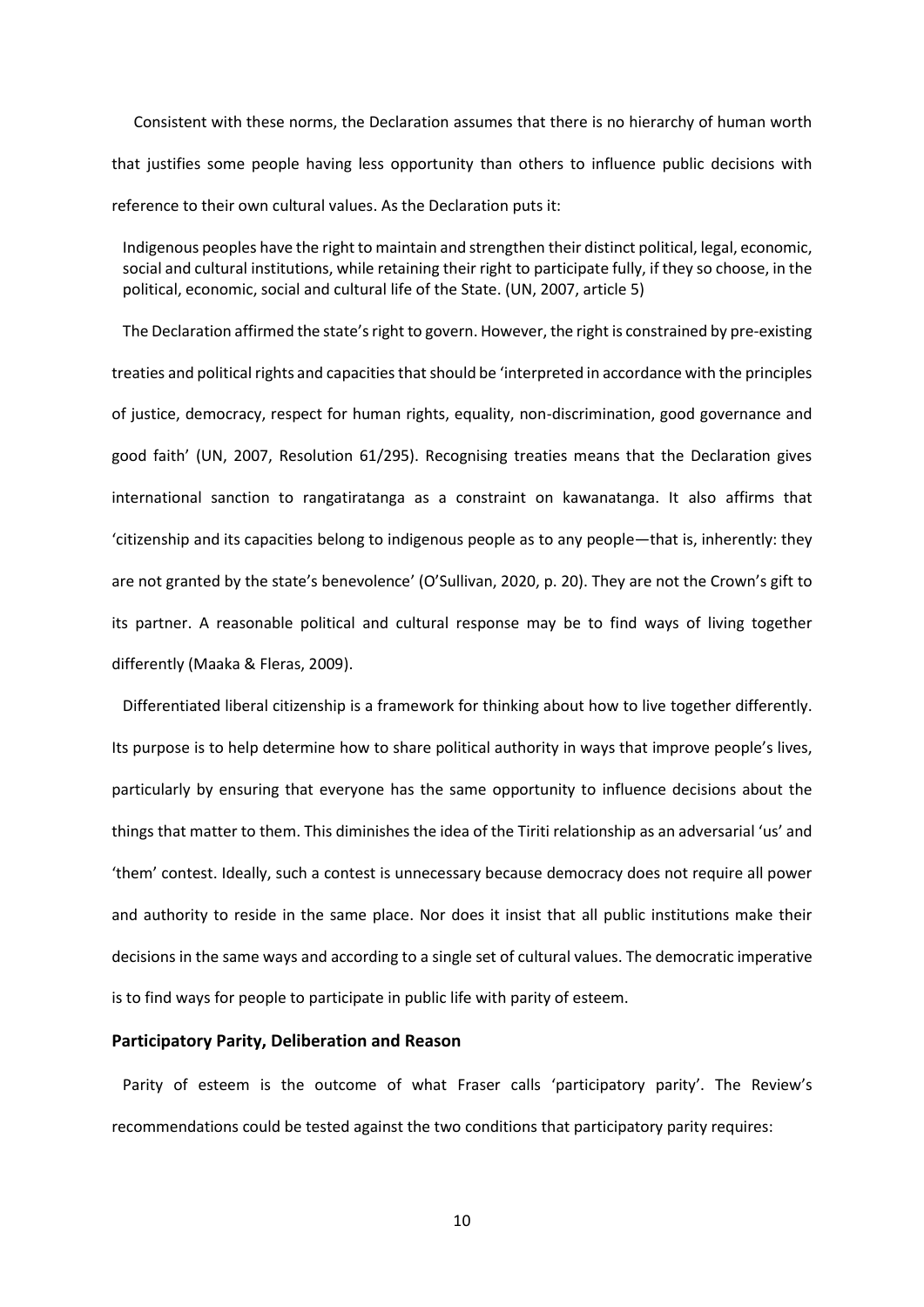First, the distribution of material resources must be such as to ensure participants' independence and 'voice.' … The second… requires that institutionalized patterns of cultural value express equal respect for all participants and ensure equal opportunity for achieving social parity. (Fraser & Honneth, 2003, p. 36)

Participatory parity increases citizenship's political authority and capacities. As a starting point, its conditions mean that, like the wider political system, local government should take it for granted that Māori contribute with reference to their own values and aspirations and from their own cultural perspectives. As voters, candidates and elected councillors, Māori need not express themselves through the language and value systems of the majority population. Insisting on this approach means that being Māori is a democratic disability, and the right to participate in kawanatanga is not as strong as it is for other citizens. Therefore, the ways in which council meetings are conducted could be one factor that determines participatory parity. Just as Jones' (2014) principles of Māori constitutionalism may help society think about how to divide local government responsibilities among councils and Māori communities, may they also guide the drafting of council standing orders?

1. Whanaungatanga—'the centrality of relationships to Māori life'.

2. Manaakitanga (and kaitiakitanga)—'nurturing relationships, looking after people, and being very careful how others are treated'.

3. Mana—'the importance of spiritually sanctioned authority and the limits on Māori leadership'.

4. Tapu/Noa—'respect for the spiritual character of all things'.

5. Utu—'the principle of balance and reciprocity' (p. 191).

Incorporating these cultural and political values into the workings of local government could help people live together differently. One of their strengths could be that they do not require rigid distinctions between Māori communities and ethnically exclusive non-Māori councils. Difference need not position people outside the political system but should allow Māori to assert their differences positively and for their own purposes. If, for example, te Tiriti imposes an obligation to actively protect Māori interests (Te Puni Kokiri, 2001), it isreasonable to expect that Māori define those interests. This may be achieved as an outcome of rangatiratanga in Māori political communities and through deliberative approaches to decision-making in state institutions.

Deliberative democracy is a process of reaching decisions through reasoned and informed arguments. Deliberative systems consist of 'a loosely coupled group of institutions and practices that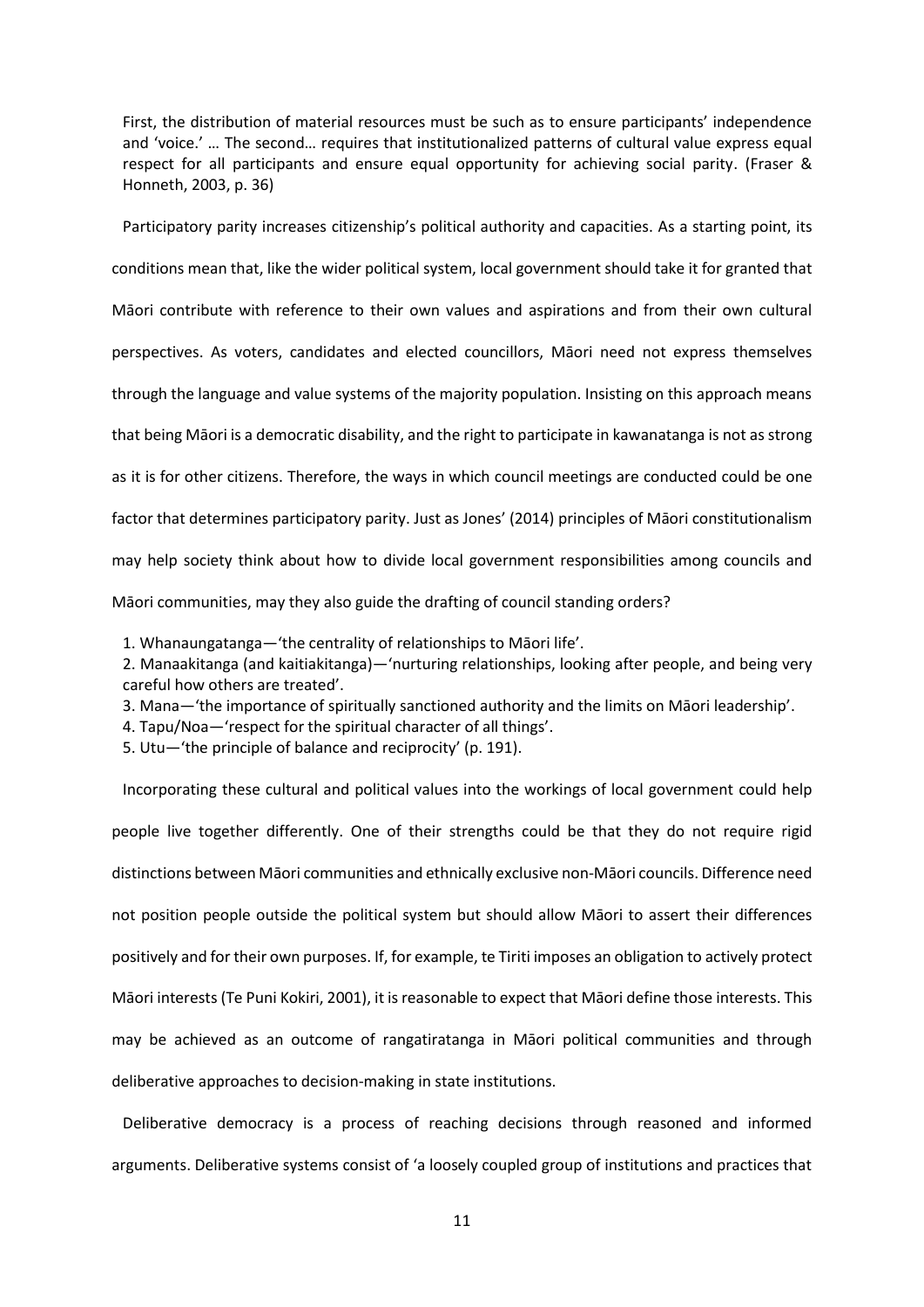together perform three functions … seeking truth, establishing mutual respect and generating inclusive, egalitarian decision-making' (Mansbridge et al., 2012, p. 22). These objectives could inform council decision-making processes and the model standing orders that are equally informed by tikanga Māori that the Review may wish to recommend.

Deliberative democracy shows how differentiated citizenship and participatory parity may develop to make local government work fairly, inclusively and effectively. This is because it works by 'putting communication at the heart of politics, recognising the need for reflective justification of positions, stressing the pursuit of reciprocal understanding across those who have different frameworks or ideologies' (Ercan & Dryzek, 2015, p. 241).

Consequently, it is not only Māori people but Māori ways of thinking that fairly contribute to public affairs. This means being present *as* Māori, wherever decisions are made, in ways that make cultural sense. Presence is key to having a meaningful say in society's development. A meaningful say in the formation of public values and the setting of shared political priorities would indicate that Māori citizens are, in practical terms, shareholders in Crown sovereignty (O'Sullivan, 2021). This is a different political concept from those forms of partnership that distance Māori from local government. The idea that Māori are not part of local government means that participatory parity cannot be achieved because participation is always at somebody else's invitation and on somebody else's terms. As Local Government New Zealand's accurate but limiting observation showed, 'Councils operate under a number of statutory regimes that require interaction and a relationship with Māori' (Yule, 2017, p. 4). Alternative language to presume active and legitimate Māori participation from the *inside* as well as the *outside* is an idea that the Review could consider. Local Government New Zealand's further remarks provide a foundation for considering this point: 'Councils need to recognise, and be responsive to, the nature and diversity of their communities, in particular, they should recognise the mandate and structures established by Māori within their communities' (Yule, 2017, p. 4).

However, recognition is a two-way process. If local authorities recognise 'the mandate and structures' of Māori communities, what are those communities recognising in return? What is it,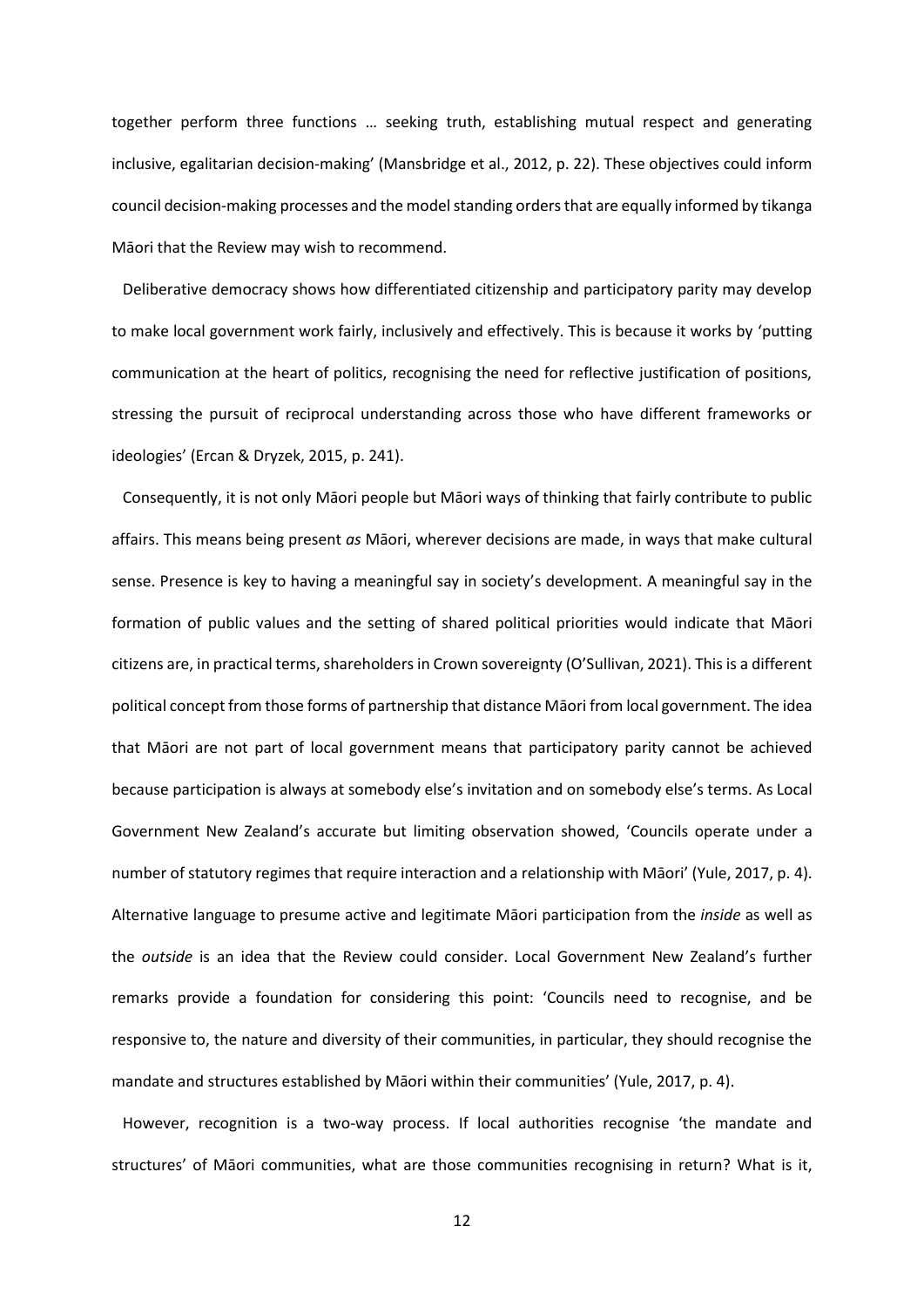exactly, that would make local authorities morally legitimate from those communities' perspectives? It is important that the Review's final recommendations are widely accepted, including by Māori citizens. Therefore, people must be asked what legitimacy looks like.

Participatory parity means making public decisions according to principles of public reason. Political equality requires 'reciprocity in reason giving' (Valadez, 2010, p. 60) and acceptance that 'my views are not more worthy than yours simply because they are mine'. In contrast, colonialism requires no reasons. Its presumption that some people's interests have greater moral worth than other people's rights is its self-justification. It is important to distinguish and protect fundamental rights from selfinterest. While self-interest is legitimately the subject of democratic contest, it becomes unreasonable at the point where, just because a group is not Māori, its wishes take moral priority over the rights of rangatiratanga and the right to parity of esteem. As Valadez (2010) explained: 'A just democratic society can bear the burden of particular groups being coerced to follow collective decisions with which they fundamentally disagree only if the realistic possibility exists that in future negotiations their point of view will win the day' (p. 60). The burden may also be bearable if individuals understand that, in relation to their own affairs or decisions that belong within the domain of rangatiratanga, there are rights of higher standing than the self-interest of others. There is no parity of esteem if some individuals' 'primary reason' for 'losing out' is 'the significantly different cultural views they hold in such areas as empirical beliefs, normative principles and practices, and epistemic procedures for validating empirical and normative claims' (Valadez, 2010, p. 60). When Māori repeatedly lose for these reasons in a democratic contest, then being Māori is a democratic disability. It is, therefore, democratically important for the Review Panel to ask which values, systems and procedures would ensure that group membership is an unlikely democratic disability for any citizen or groups of citizens? As Valadez (2010) argued: 'Fair decisions are not reached, for example, when the most powerful groups in the society use their economic or social power to compel others to go along with their interests or agenda' (p. 261).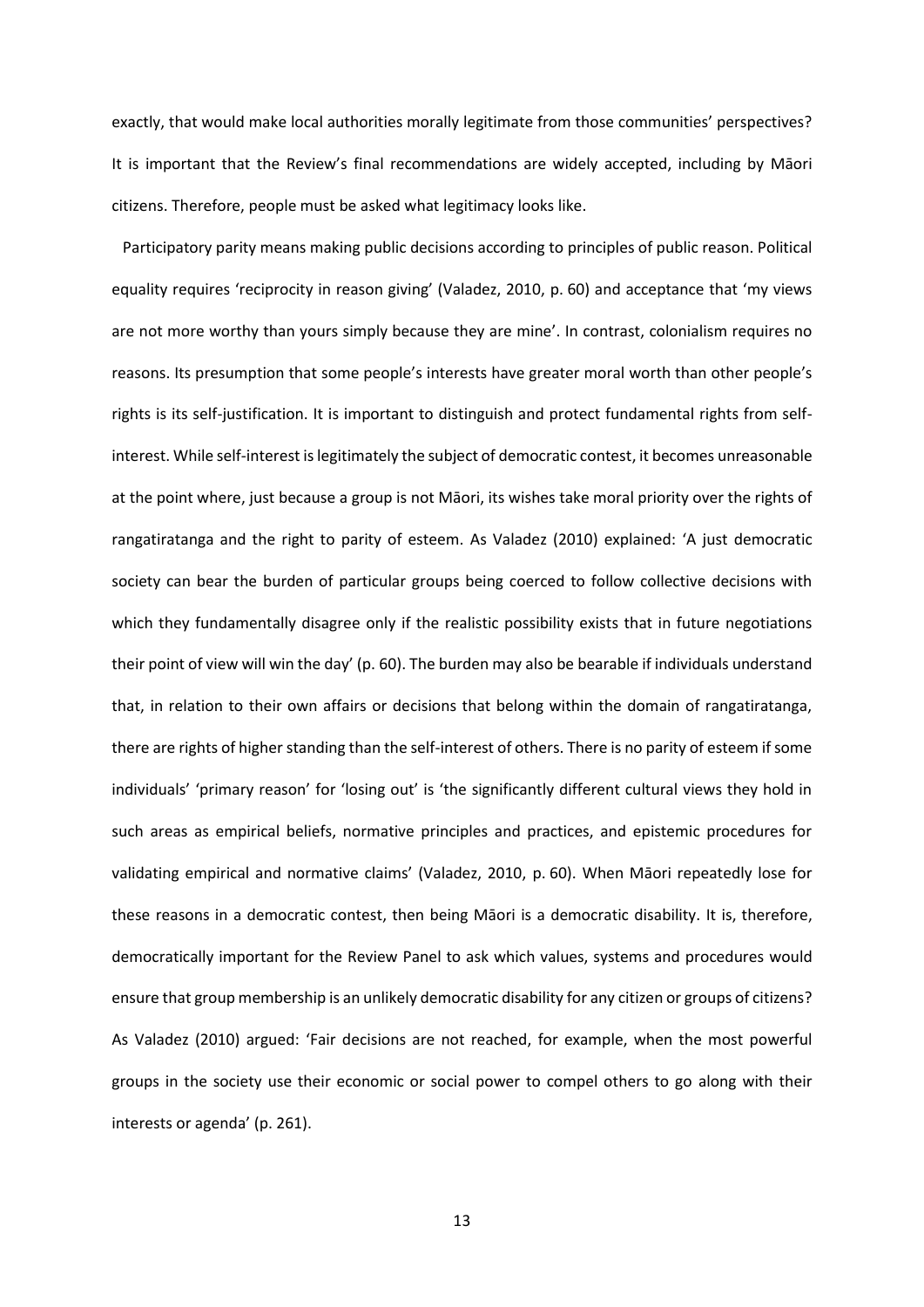Participatory parity requires reason. Arguments must be presented in ways that others may reasonably be expected to consider. Public reason presumes good faith in the pursuit of common interest, which means that 'reasons that violate peoples' fundamental rights, for example would not be considered as legitimate for justifying public policies to which all are bound' (Valadez, 2010, p. 61).

Public reason does not guarantee that prejudice will not influence decision-making; however, it does make it difficult to hide racism. All ideas are open to scrutiny and contest in a transparent and systematic fashion. An individual's refusal to bring serious and well-informed arguments to points of disagreement cannot be concealed. The simple and important principle is that: 'Rash opinions are unreasonable because they disregard another's right to be heard and considered' (O'Sullivan, 2020, p. 22). Ultimately, differences of opinion are settled by vote; however, rather than being satisfied with the idea of one person having one vote of equal value, public reason privileges the idea of one informed reason—one argument of influence. Participatory parity requires that people support their opinions with reasons that other citizens may scrutinise and critique. The willingness to consider other people's reasons is particularly important when reasons are formed from a cultural framework different to one's own. The idea is that democracy works best when decisions are made with a deep understanding of other people's perspectives, as well as when people are open to modifying their own positions after considering other people's reasons.

Public decisions are better informed if all actors involved are required to justify their positions and seek to understand the positions of others. Providing reasons can help identify points of agreement, even when individuals are approaching policy problems from fundamentally different worldviews; however: 'Once interests become the focus of deliberations rather than shared reasons, power plays a more prominent role in negotiations' (Valadez, 2010, p. 64). For Māori, influence cannot be assured when positions motivated by prejudice and discrimination are given the same weight as positions that are simply motivated by different perspectives of what a reasonable outcome looks like. In contrast, as Davis (2021) argued, 'Even in deeply divided societies, deliberative democracy has demonstrated it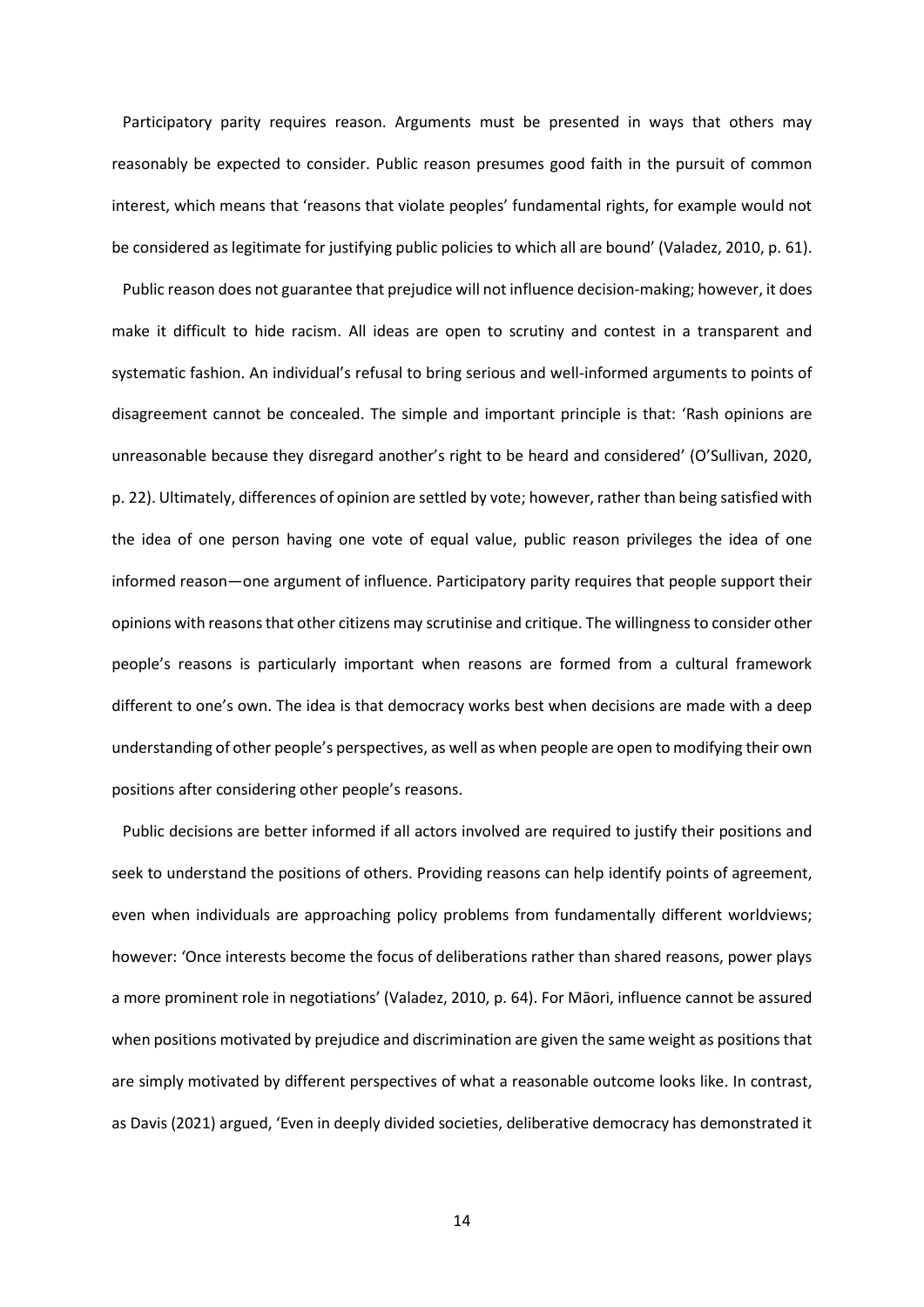can help promote recognition, mutual understanding and even solidarity across deep differences' (p. 377).

Deliberative democracy supports active community participation in decision-making. This process may help individuals decide what councils ought to do and what functions Māori communities ought to serve. Although public disagreement on this question may be expected, it should be remembered that managing disagreement is democracy's foundational and essential task. Under deliberative arrangements, deliberators must commit to listening to others' points of view before settling on a final position.

## **We Do Not Make Decisions Until We Understand Each Other**

Listening to others is democratically important because, as Bell (2018) explained in her summary of

#### Walker's argument:

councils are not obliged to hear or even read the histories of Treaty injustices perpetrated in their territories and to which they themselves have frequently been party. This means their memory does not extend beyond the electoral cycle and the lifetimes of the legislation that binds their activities. Councillors in meetings with *iwi* leaders will more often than not know nothing of the history of the land over which they are empowered to exercise governance rights. How then can *iwi* leaders negotiate with such amnesiac subjects as equals? (p. 87)

Public decisions should, instead, be well informed and the rules of engagement should mean that we do not make decisions until we understand each other. In this way, a majority and, usually, a non-Māori position, possibly grounded in prejudicial self-interest, does not prevail simply because it 'has the numbers'. It must first have been open to scrutiny, contest and modification through reasoned argument. How, then, could council standing orders be drafted to ensure that decisions are not made until we understand each other? Are there principles and practices of Māori decision-making that are transferable to the council chamber?

Hendriks (2016) argued that deliberative systems must focus on connecting 'citizens and elites' (p. 43), such as connecting the marae and the council chamber in a more systematic and comprehensive fashion than occurs when, if by chance, a member of the marae is also a member of the council. This is particularly significant because, while a council is an important decision-making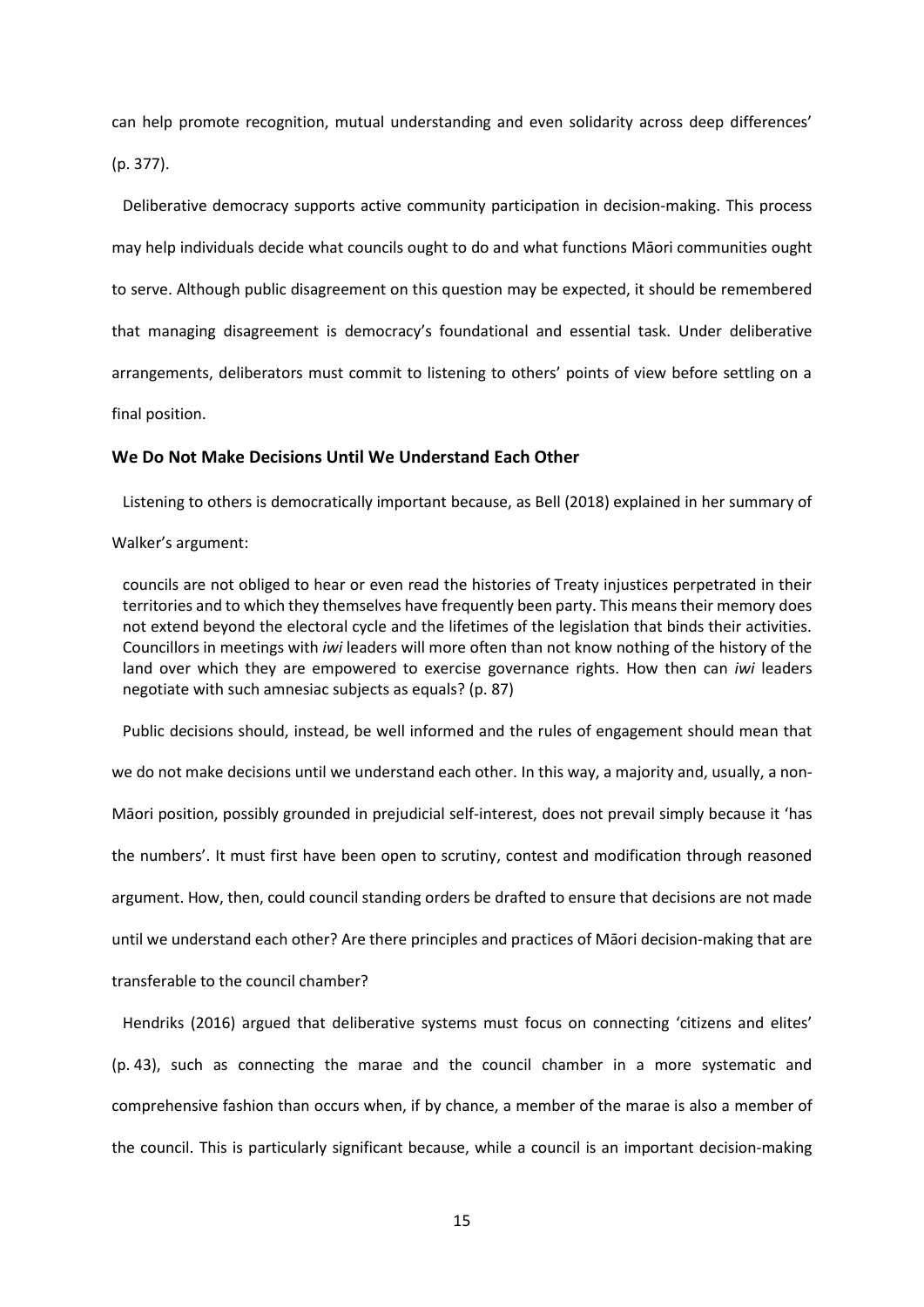body, it is only one part of a wider decision-making system. Connecting citizens and elites is the 'means by which public space can influence empowered space' (Dryzek, 2009, p. 1385). From the perspective of maximising opportunities for participatory parity, these connections require the influence of Māori public (and private) spaces on the entire decision-making system.

Processes to ensure that Māori interests are not silenced by the weight of numbers in areas where other citizens have different or even conflicting perspectives are democratically important and explain the significance of substantive Māori presence. As Williams (2000) explained:

if decision-making is competitive and majoritarian, there is nothing to prevent the more powerful and numerous participants from ignoring marginalized-group voices… This means that the only hope is that marginalized-group presence will have a lasting effect on policy outcomes is that decisions are based not only on the counting of votes but also on the sharing of reasons. (p. 125)

However, the idea that a collective Māori voice is marginalised reflects a system that has failed to protect both rangatiratanga and citizenship. Marginalisation ought not to occur if communication between councils and Māori communities unfolds as a relationship between mutually recognised spaces of political authority rather than as communication between an agent of the Crown and its partner or stakeholder. Further, if Māori are citizens rather than partners or stakeholders in a consultative exercise, a different set of political capacities is imagined, and the political relationship takes on a different form. Stakeholders can be a problem for policymakers to solve. Partners, while permitted an opinion, do not have a formal voice in the decision. Meanwhile, participants are not problems for the state to solve but shareholders in the right to make the decision.

How, then, are Māori part of the Crown as electors, candidates and officeholders in local government? Amendments made to the *Local Government Act 2002* in 2021, which removed impediments to the creation of Māori wards, are an important part of the answer. There is potentially an argument for Māori, or perhaps mana whenua wards, being required of all local authorities. Representation, complemented by the vesting of appropriate local government functions in Māori communities, is significant because:

it is at the local authority level where Māori resources are most immediately affected, where decisions are made that directly affect their ancestral lands, waterways, seas, and within them, their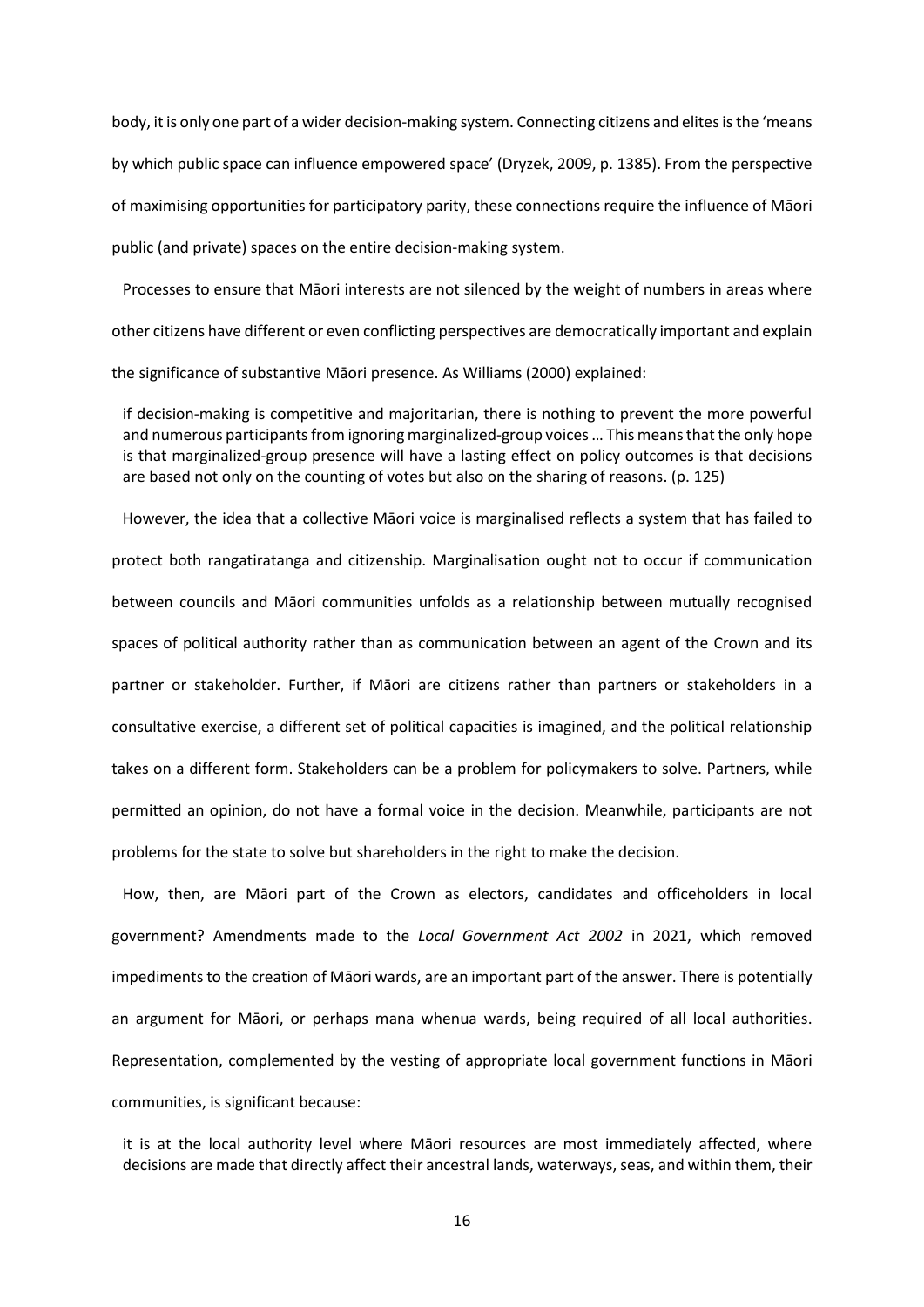wahi tapu (the sacred sites and places of special significance that have been ritually restricted. (Mutu, 2004, p. 160)

The Royal Commission on Auckland Governance (2009), which preceded the creation of the Auckland Council in 2010, argued that:

the provision of three safeguarded seats for Māori is consistent with the spirit and intent of the Local Government Act 2002, which requires local authorities to establish processes for Māori to contribute to decision-making. It will ensure that there is an effective Māori voice at the decision-making table, and that the special status of mana whenua, and their obligations of kaitiakitanga and manaakitanga, are recognised. (p. 6)

Formally recognising kaitiakitanga and manaakitanga as 'obligations' requires a particular assumption about the nature of Māori citizenship. The assumption is that one of citizenship's distinctive characteristics for Māori is that they have the necessary political capacities to exercise these obligations in ways that are consistent with their own values and aspirations. This is quite different from a presumption that supposes that a local authority would consult with Māori to work out how the authority itself would address environmental imperatives.

Distinctive voices, through group representation, respond to the idea of one person having one voice of equal value. The distinction is that Māori wards allow voters and candidates to engage on matters contextualised by culture and colonisation. However, once elected, participatory parity means having the same opportunity as everybody else in terms of influencing outcomes. Webster and Cheyne (2017) found that Māori councillors sought to establish 'an environment that was more conducive to debate and consensus decision-making' (p. 156). They also found that failing to provide for mana whenua contributions alongside those of other Māori citizens 'risked further alienating Māori from local government' (p. 156). Once again, what should standing orders look like, and which other council operating procedures may be revised?

Participatory parity's test is whether, after being on the losing side in a democratic contest, one can still say that the decision-making process was fair—that one was not on the losing side because the process was culturally foreign and, therefore, inconsistent with opportunities for the fair and reasonable expression of one's ideas, that neither culture nor indigeneity were democratic disabilities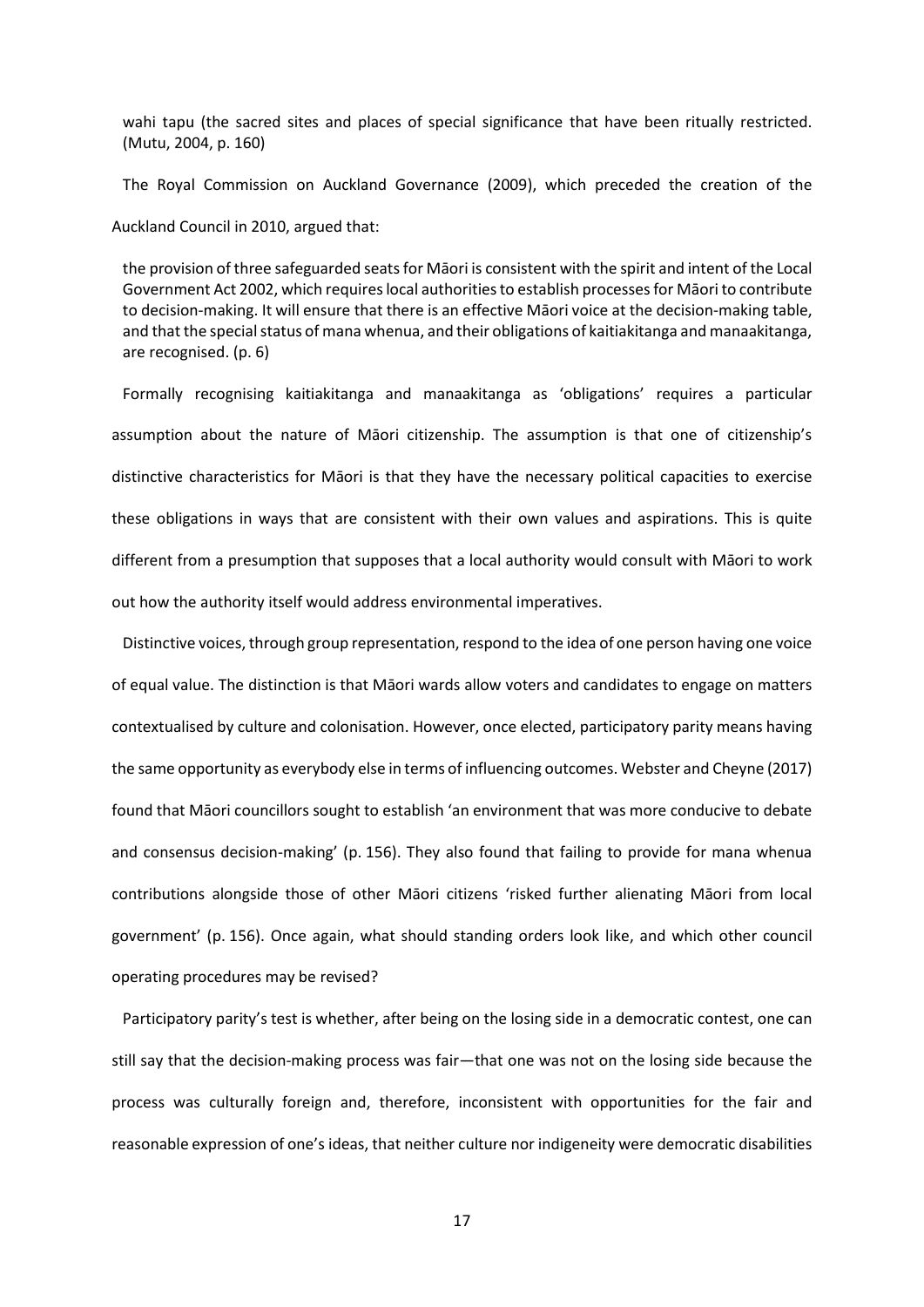and that colonialism was not a factor. Instead, participatory parity is supported by deliberative democracy that 'provides a framework which can be deployed to make Indigenous political authority more visible' (Davis, 2021, p. 377). Deliberative democracy supports a politics of presence in which individuals contribute not as junior partners to the Crown but as participants in a process in which their voices are as legitimate as anybody else's. However, for this democratic ideal to work in practice, society must work out how reasons should be shared at different points in the local government system. The following questions must be answered: in which forums or institutions should they be shared? How and by whom should the processes for the sharing of reasons be worked out? In what ways can tikanga influence councils'relationships with their communities? Should the Review propose model standing orders? How, too, may tikanga influence the broader ways in which Māori citizens contribute to decision-making over matters that do not belong exclusively to Māori decision-making bodies but where distinctive Māori perspectives may be relevant (e.g., decisions about the shared environment or the management of library and museum collections)?

#### **Participation and Democratic Accountability: More than a Contribution**

These questions logically lead to thinking about the broader objective of how Māori may do more than 'contribute to local government decision-making processes', as the *Local Government Act 2002* requires (Parliamentary Counsel Office, 2002, s. 4). Contribution is a limited political authority. However, boldness, conversely and by definition, lends itself to thinking more widely about how and why people may wish to do more than contribute, including to thinking about how and why people may wish to lead and participate in working out the functions of local government, working out where these functions should lie within the system and how and why they should be managed. Should, then, the Act be amended to allow Māori to 'contribute to local government decision-making processes according to preferred tikanga'? What additional functions may require legislative sanction so that independent Māori communities may 'promote the social, economic, environmental, and cultural well-being of its district or region in the present and future' (Parliamentary Counsel Office, 2002, s. 5[d]), as the Act currently sets out? To this extent, how will experts in tikanga lead the drafting of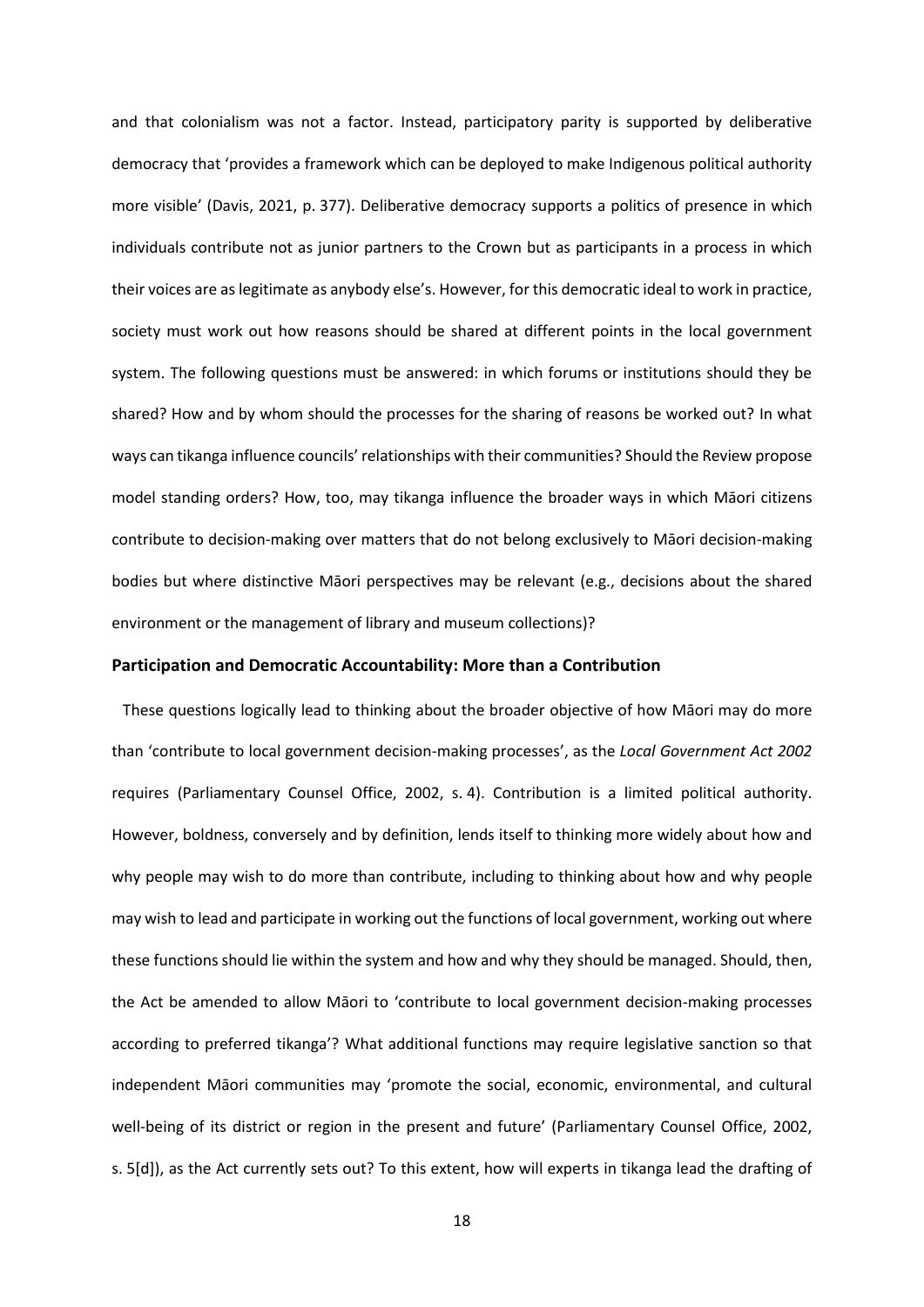the amended Act? How too will they do so 'to enable democratic local decision-making and action by, and on behalf of, communities' and 'to promote the social, economic, environmental, and cultural well-being of communities in the present and for the future' (Parliamentary Counsel Office, 2002, s. 10 [a and b])?

Further, how will decision-making bodies be accountable to their communities? What will rangatiratanga look like in practice? These questions are important because, despite their likely contribution to more effective local government, Māori wards are not the full expression of the right to self-determination. Māori voter turnout in local government elections typically is not as high as it is for non-Māori voters (Bargh, 2021). Low voter turnout could reflect low Māori confidence in the system but could equally reflect a Māori preference to participate in public life in different ways. Both possibilities must be considered when reviewing the system's democratic strength.

Representation is an important part of the democratic process. However, as the Constitutional Advisory Panel (2013) noted, representation 'is reliant on individual personalities' (p. 44), and the Treaty is not an agreement between personalities. Indeed, Bargh (2021) argued for Māori membership of councils not as 'representatives' but as 'Treaty partners' (p. 70). However, from this perspective, the local authority must be understood as a Crown institution with a distinctive non-Māori character and the Māori councillor as an emissary to the Crown rather than a shareholder in its authority. Yet, conversely, it is true that Tiriti partnership normalises a Māori presence in local government not just as individuals who vote and serve on councils but as people whose collective rights of rangatiratanga must be acknowledged.

If local government were to be recognised as a Tiriti partner, are its responsibilities simply those delegated by Parliament? In other words, would it be reasonable for Auckland Council to continue to describe itself as a 'delegate of the Crown' (Auckland Council, 2021a, para. 4), or should there be scope for Māori communities and councils to define the nature of that relationship for themselves through a deliberative forum of some kind? What scope should they have to define their own just terms of association, bearing in mind that too much flexibility can lead to minimalist interpretations of the right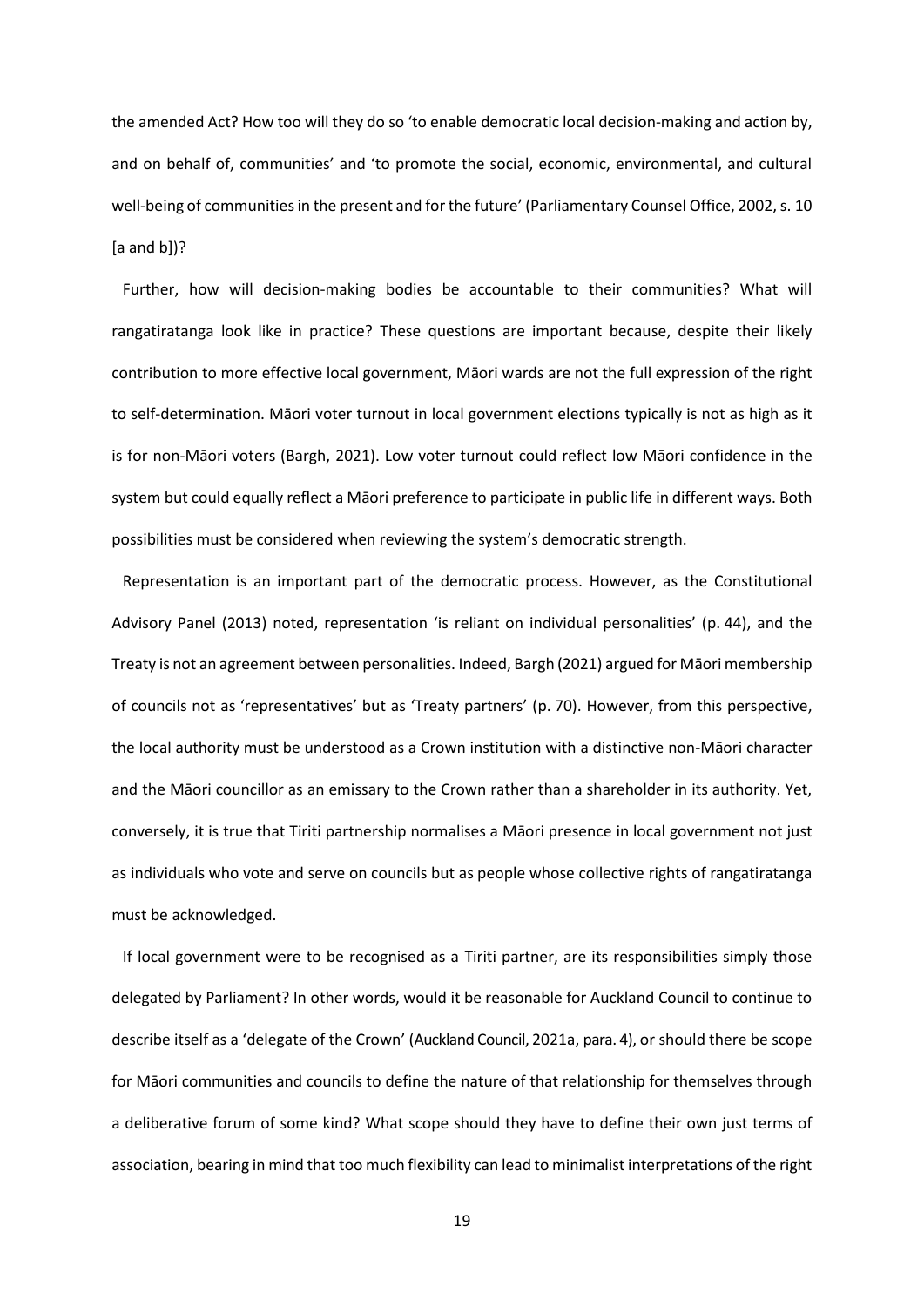to participate? Further, if it is the council's duty to arrange participation, it is automatically positioned as the senior partner.

#### **Accountability and Decision-Making**

Should the Waitangi Tribunal have explicit jurisdiction in relation to local government? Would this provide an additional check on the misuse of power and an additional pathway to government accountability to Māori? In what other ways should councils and Māori decision-making bodies be accountable to the people they serve? Formally drawing te Tiriti into local government would mean that the agreement cannot be seen 'as a binary, quasi-diplomatic partnership between two centralised and homogenous polities' (Gover & Baird, 2002, p. 40); mana whenua may, therefore, be protected as the authority of distinct Māori political communities.

The ways in which Māori voters wish to participate in the different tiers of government may also differ. The choice to vote on the Māori Parliamentary electoral roll may not imply a wish to vote in a Māori Regional Council constituency in an area in which one does not have a mana whenua connection. Importantly, non-mana whenua Māori influences on who represents mana whenua concerns in relation to local environmental management compromise rangatiratanga. There is an important argument for different Māori (or mana whenua) and general rolls for different tiers of government, as well as for different local government bodies—city, district or regional councils—or Māori entities.

Participatory parity means that Māori are entitled to participate in different ways as mana whenua and as Māori citizens. For example, in the Rotorua District, the Te Arawa Partnership Board, whose membership is elected by people of mana whenua standing, has representatives on District Council committees. The right to vote is not restricted to mana whenua people resident in the District. The principle of mana whenua rather than Māori representation is an important one that changes the ways in which one thinks about the political capacities of citizenship. This means that New Zealand citizenship and place of residence are not the sole criteria that determine how one participates in public life. Whakapapa is also a determinant. Further, the shift from first past the post to mixed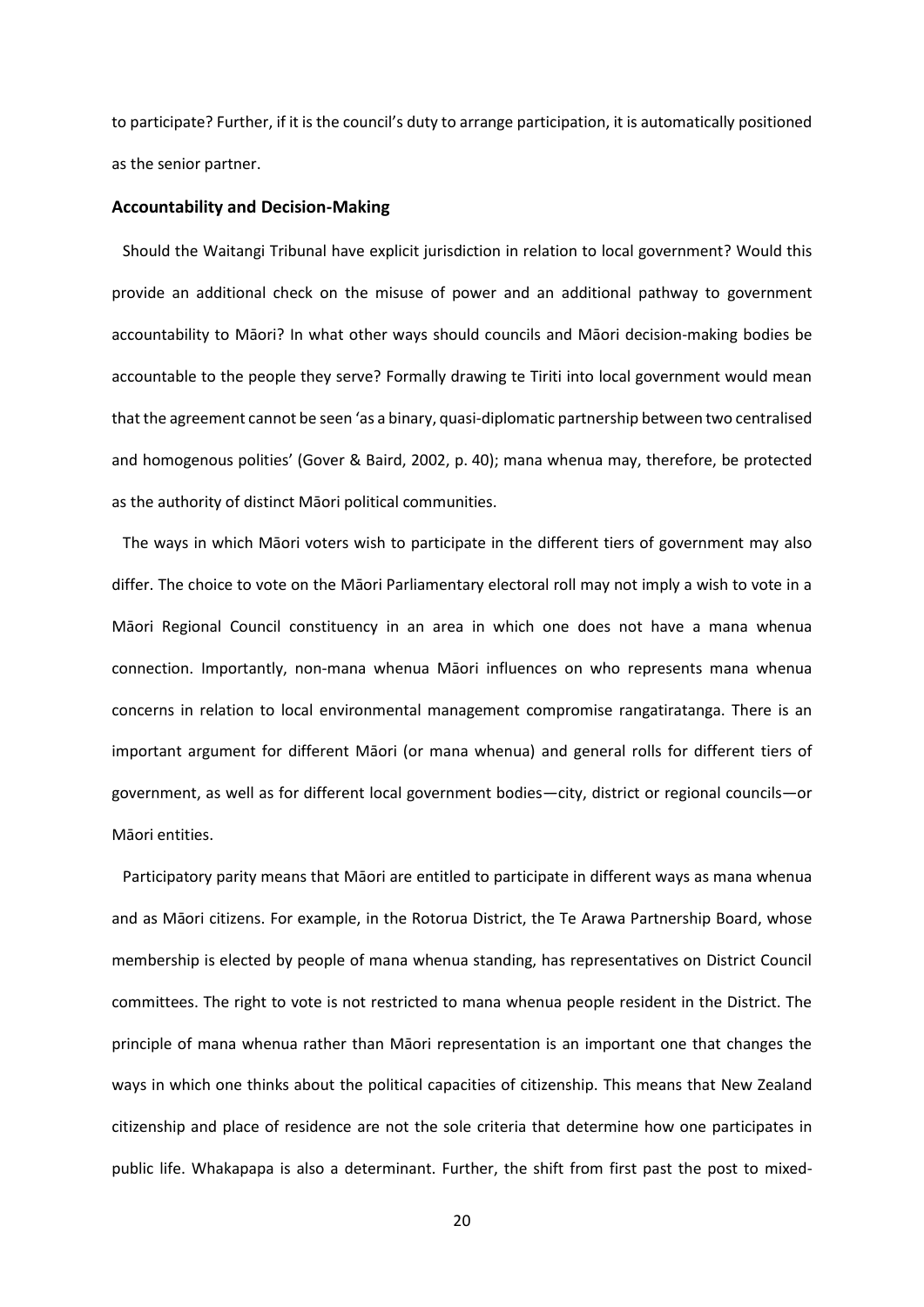member proportional as the system used to elect the national parliament shows that the choice of electoral system can make a significant difference to representation. The choice councils make between first past the post and single transferable vote electoral systems has no influence on the number of Māori elected to councils (Vowles & Hayward, 2021), but within a Māori ward, single transferable vote may contribute to the election of more representative Māori candidates and more diverse Māori membership of councils. Should councils retain the choice of electoral system, or should a more representative system be prescribed?

Empowering councils to establish randomly selected deliberative assemblies to deal with matters of particular public importance could usefully add to existing forums for developing public opinion, testing ideas and bringing people of different backgrounds together to determine and develop points of common interest. This could be particularly useful if it brings together people who may not ordinarily deliberate together but whose different perspectives could benefit social cohesion.

Māori have well-established decision-making processes. Recognising their scope of authority and modes of decision-making is one way of giving effect to rangatiratanga while also ensuring that they make a distinctive 'democratic contribution to the larger democratic system' (Davis, 2021, p. 376). Formally linking Māori deliberative forums to the state could strengthen communication and accountability. However, these connections must be consistent with the community's preferred tikanga and must not limit a community's scope to exercise rangatiratanga over its own affairs and according to its own values. At the same time, the quality of a community's relationships with councils is a factor that determines its influence. These relationships are also important for protecting the distinction between a Māori community exercising rangatiratanga and members of that same community contributing a distinctive voice to kawanatanga. Indeed, iwi and local government already function in 'overlapping spaces' (Bell, 2018, p. 77). In 2017, Local Government New Zealand found that 'council-iwi participation arrangements' occurred under 'five broad categories': 'engagement and consultation processes; relationship arrangements/memoranda of understanding; representation and advisory structures; formal agreements and joint entities and local government tools and practices'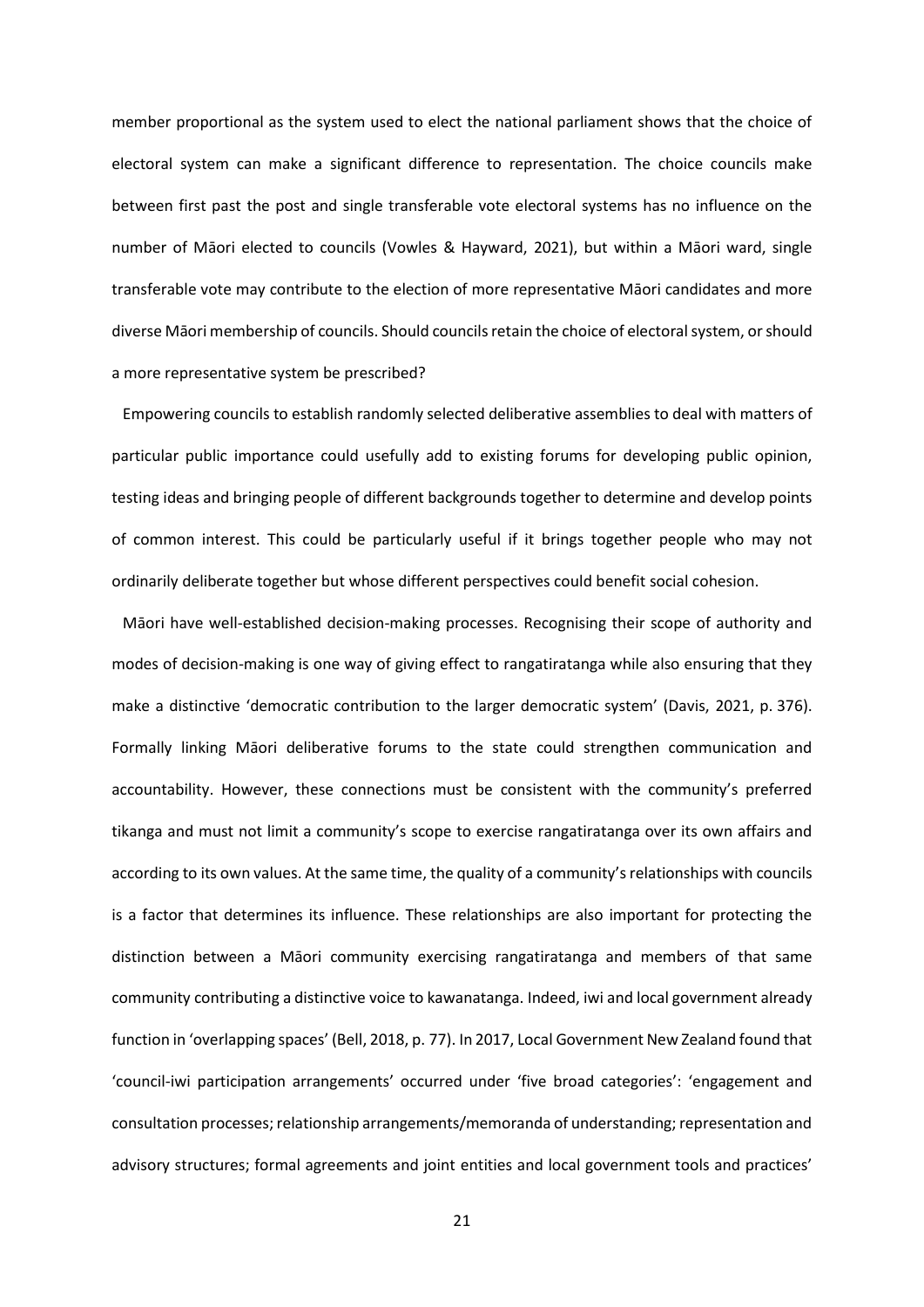(Local Government New Zealand, 2017, p. 7). Each involves conceptually different political relationships. For example, 'advisory structures' implies a relationship of junior and senior partner, while 'joint entities' implies a more equal relationship.

Local Government New Zealand (2017) argued that engagement and consultation processes 'recognise the mana of Māori in their local area' (p. 11). However, as recognition is a mutual process, there must be formal mechanisms to correct the relationship when this presumption does not hold. It is not necessarily respectful of mana whenua for Local Government New Zealand (2017) to argue that, even when not legally required, consultation 'is appropriate and necessary to ensure that local authorities can make informed decisions in relation to Māori values and interests' (p. 11). The assumption that councils should make decisions in relation to these 'values and interests' must be carefully reconsidered in relation to both rangatiratanga and distinctive Māori citizenship. The justification for a council rather than a Māori political community making such decisions must be clearly set out and defensible in relation to local tikanga and the democratic principle that *all* and not just *some* people have the right to participate in decisions over matters affecting them. While councils are the bodies that make decisions, Māori, as citizens, are still entitled to participate and should not simply be advisers, consultants or partners to non-Māori decision-makers. A transparent process informed by local tikanga to determine which functions of local government should be conducted by Māori communities would help address this problem while contributing to the evolution of the relationships between Māori and local government that Local Government New Zealand (2017) noted. A transparent process would also help address the observation that: 'One challenge faced by local authorities and Māori across the country is to coordinate and integrate the many streams of engagement within even one local authority and the Māori group' (Local Government New Zealand, 2017, p. 11).

## **Policy Implementation and Evaluation**

The political relationships that determine who has power and who does not are often made explicit through public policymaking. It is, therefore, important to ask how indigenous knowledge may 'be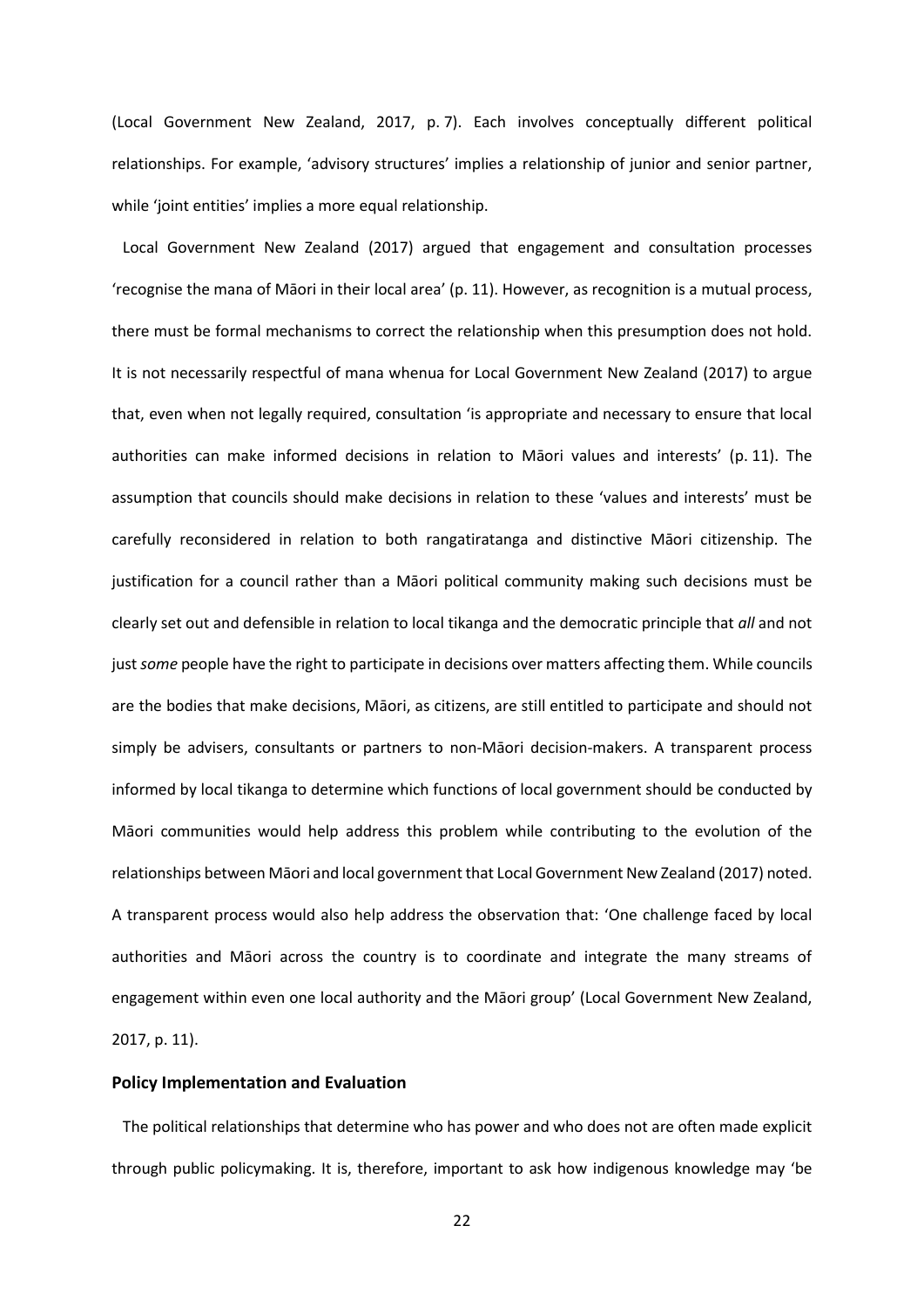operationalised to make better… policy' (Davis, 2021, p. 376)? It is by participating in policy development, implementation and evaluation that one shares in the process of deciding what success and failure look like. It may be important to legislate mana whenua participation at each of these levels to ensure that participation is not simply a matter of council discretion. For example, Lipsky's (1980) study of street-level workers' discretion and its influence over policy implementation demonstrated the importance of mana whenua participation at every point in the policy process:

public policy is not best understood as made in legislatures or top-floor suites of high-ranking administrators, because in important ways it is actually made in the crowded offices and daily encounters of street-level workers. (p. xii)

Bennett et al.'s (2021) argument that 'Coloniality' in resource management 'permeates many interactions with iwi' (p. 63) shows what may occur in the absence of mana whenua participation. How Māori participate in councils as employees and contractors is important because it is through the bureaucratic decisions of people at this level of the policy system that council decisions are put into practice. Mana whenua participation would, for example, help reduce the distance between council employees and Ngai Tahu environmental kaitiaki that Bennett et al. (2021) found: 'Kaitiaki universally recommended improving the equity, transparency, and sincerity of working relationships as a way of improving engagement processes' (Bennett et al., 2021, p. 68). Further, 'Best practice engagement provides for matauranga and tikanga Māori to be genuine guiding elements within processes' (Bennett et al., 2021, p. 68). This requires meaningful presence. Similarly, in their study of the Integrated Kaipara Harbour Management Group, Hepi et al. (2018) proposed that the 'challenge facing crosscultural integrated catchment programs' was not so much 'how to integrate indigenous knowledge into resource management' but 'how to integrate indigenous knowledge holders into planning and decision-making' to 'enable Indigenous knowledge holders to articulate management in their own terms as an expression of self-determination' (p. 497). To this end, at the point of policy evaluation, Critical Tiriti Analysis (CTA; Came et al., 2020) is an evaluative method that could be integrated into local government policy processes. CTA could help the political system work out how policy should be made and by whom. It is an evaluative method that gives effect to differentiated liberal citizenship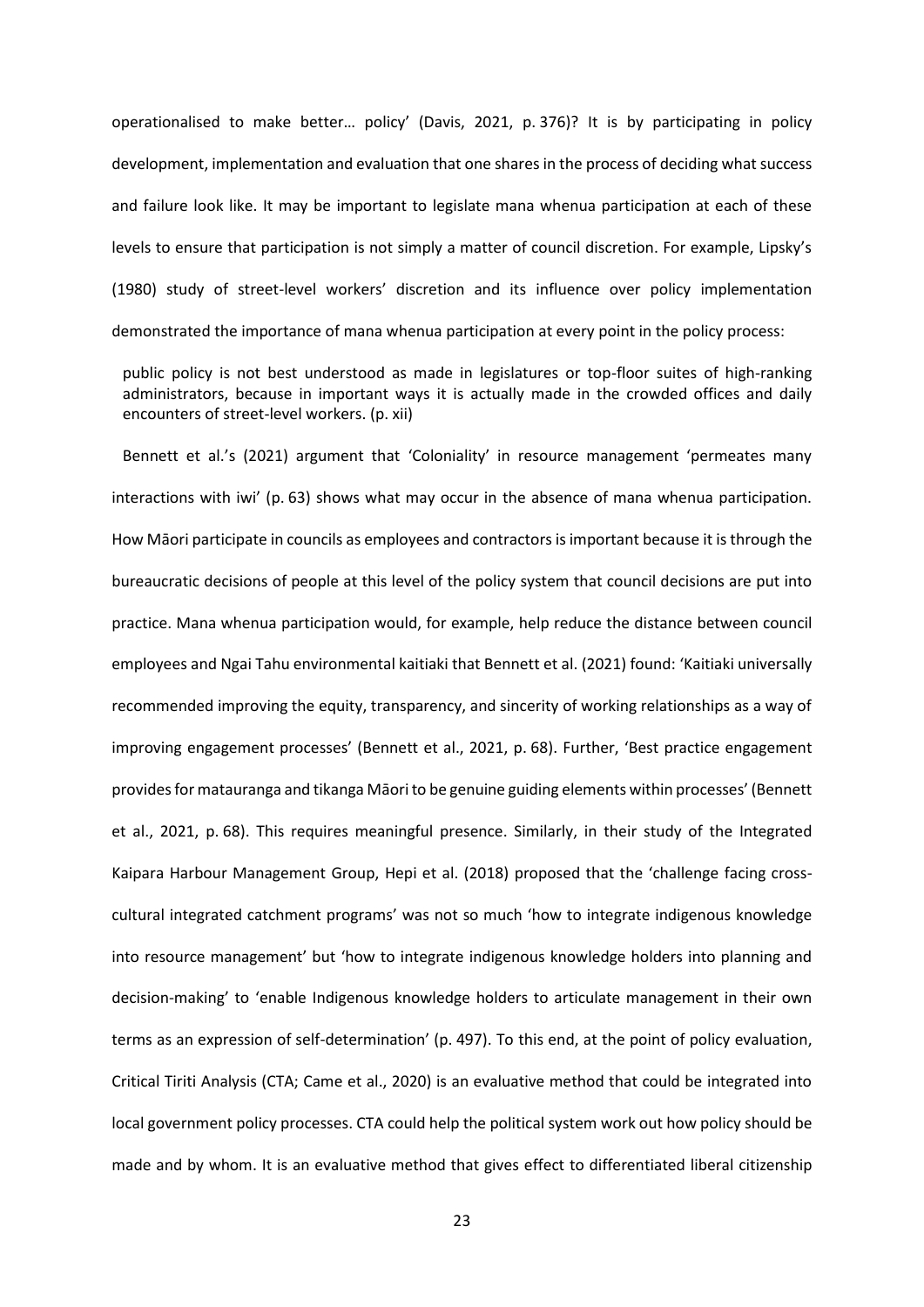through a series of questions that should be asked to establish consistency with the rangatiratanga and citizenship that te Tiriti affirms (Came et al., 2020). Its opening presumption is that public institutions ought not to operate in ways that make whiteness 'the definitive marker of citizenship' (Moreton-Robinson, 2004, p. 79). Its questions include:

- How exactly will Māori-led decision-making and leadership (which is a bigger aspiration than partnership) be put into practice?
- How will barriers to Māori advancement, such as institutional racism, be eliminated?
- How [will the policy] ensure that Māori values, aspirations and tikanga are present (Came et al., 2020)?

CTA may be read in conjunction with the Cabinet Circular *te Tiriti o Waitangi/Treaty of Waitangi* 

*Guidance* (Department of the Prime Minister and Cabinet, 2019). The Circular sets out a series of

questions that advisers must consider in preparing advice to ministers. CTA suggests additional and

alternative questions that would better assist advisers to ensure consistency with te Tiriti (Came et

al., 2020) and usefully guide the Review Panel. These questions are largely procedural and

complement the questions of practical policy significance that this paper has raised to facilitate

discussion of its two underlying assumptions about where power lies and how decisions are made in

local government. The questions are as follows:

- How have Māori contributed to this advice and the priorities it presumes?
- What evidence is there that this policy preserves Māori authority and contributes to peace and good order?
- In which other ways have Māori contributed to the preparation of this advice?
- What do Māori say are the issues to consider?
- What do Māori say are their interests in this issue?
- What contributions have Māori people and ideas made to the drafting of this advice?
- Could this policy disadvantage Māori in ways that it does not disadvantage others?
- Why is the (local) government presuming to make this decision?
- Why does the decision not, in part or whole, belong to the sphere of tino rangatiratanga? (O'Sullivan et al., 2021).

These questions allow the Review Panel to assess the extent to which Māori understandings of rangatiratanga have informed its deliberations. They also allow the Panel to assess the extent to which Māori people have participated in its deliberations, not as partners, but as Māori shareholders in kawanatanga.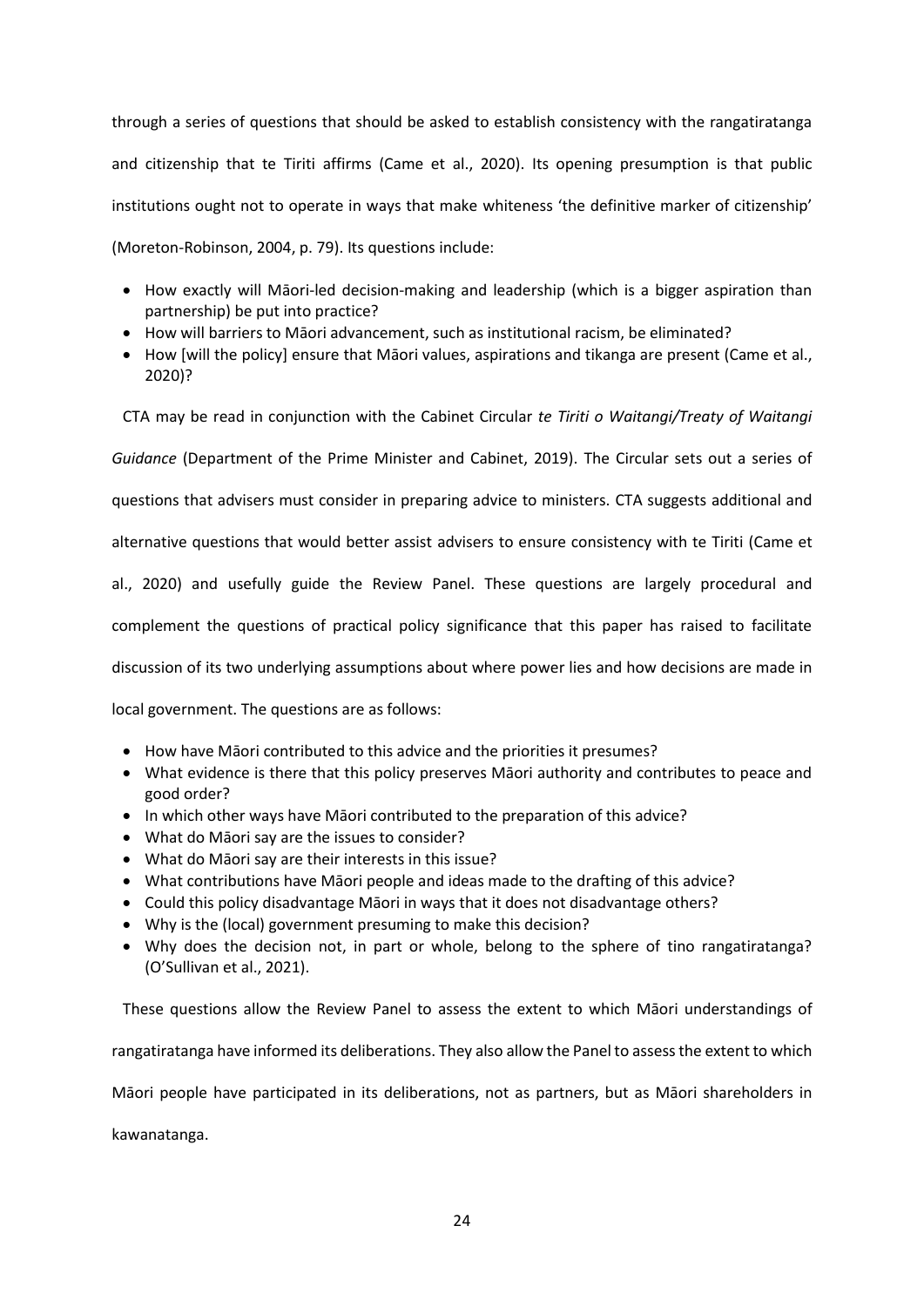## **Summary and Conclusion**

This discussion paper began with two overarching assumptions. The first was that not all local government functions need to be conducted by councils. Instead, could some functions be better conducted by iwi, hapu, marae or other Māori political communities? The second was that Māori are entitled to make culturally distinctive contributions to councils' work because, like all citizens, Māori are shareholders in kawanatanga. As such, Māori are as entitled as anybody else to expect councils to work in their favour. This paper then raised a series of questions to assist further discussions on the merits and potential application of these ideals. It was presumed that thinking boldly could include thinking about democracy not as an imported concept concerned only with 'the counting of votes' (Davis, 2021, p. 377) but as a concept that has many potential forms and that evolves over time to meet new expectations and contexts. This definition of democracy could, if people so choose, assure Māori communities of meaningful influence according to their preferred forms of decision-making. The paper examined the following questions with reference to rangatiratanga and the standing of mana whenua and other Māori political communities, as well as to differentiated citizenship, deliberative democracy and participatory parity:

- Which local government functions could be better conducted by iwi, hapu, marae or other Māori political communities?
- Could these functions be managed to reflect rangatiratanga and support more effective governance? In short, who does what, how and why?
- Which kinds of institutions, making decisions according to which kinds of values, would best help policymaking become a site of both respectful inclusion and respectful difference?
- What would a system of local government look like if everybody contributed in culturally meaningful ways?
- Are principles and practices of Māori decision-making processes that are transferable to the council chamber?
- How can local government be arranged to ensure that group membership is an unlikely democratic disability for any citizen or groups of citizens?
- Which further principles should inform the drafting of council standing orders?
- How would standing orders ensure that decisions are not made 'until we understand each other'?
- How would one draft model standing orders, and what would they contain?
- Should other council operating procedures be revised?
- If councils recognise 'the mandate and structures' (Yule, 2017, p. 4) of Māori communities, what should Māori recognise in return?
- What exactly would make councils morally legitimate from Māori communities' perspectives?
- How are Māori part of the Crown as electors, candidates and officeholders in local government?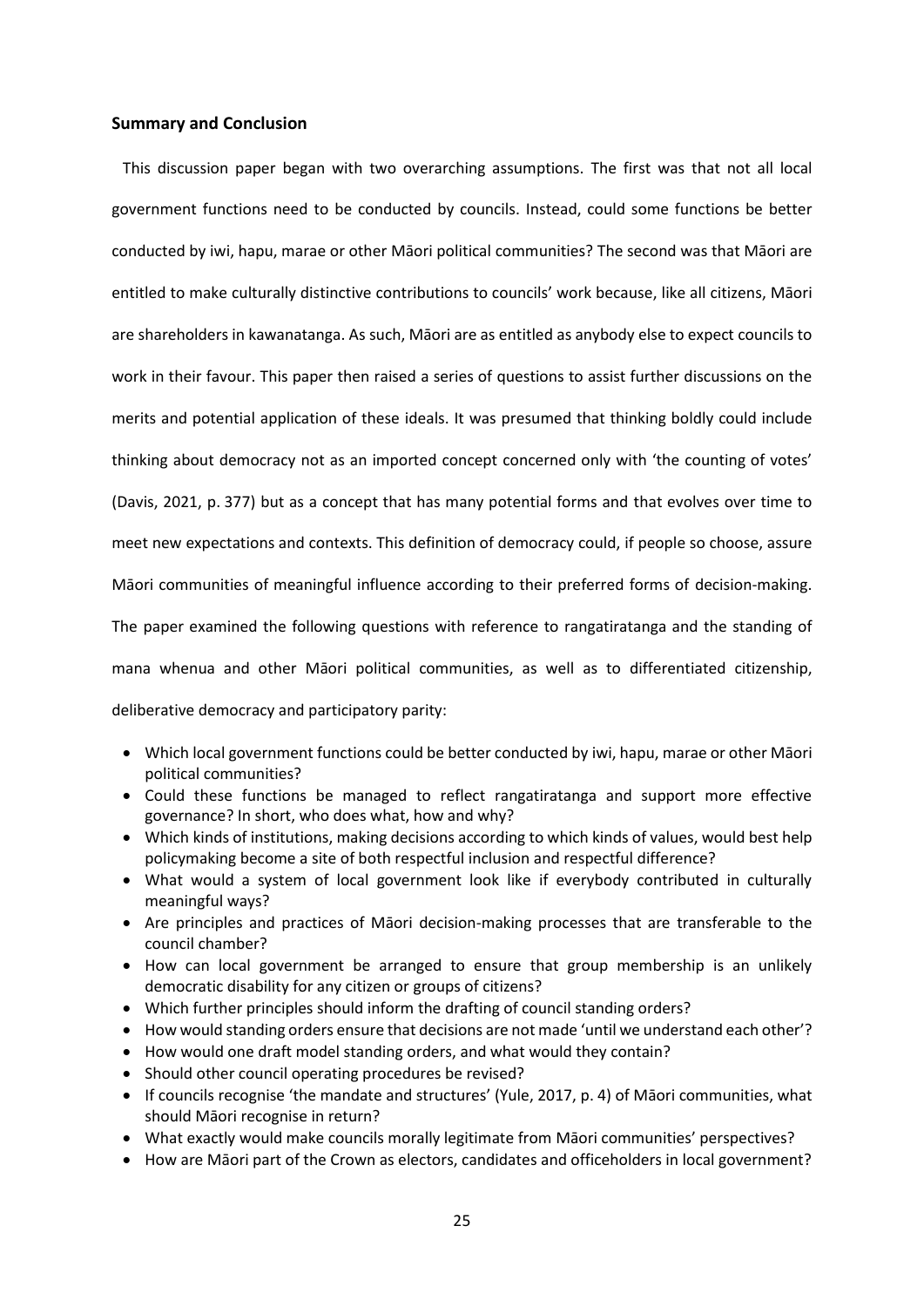- Which electoral system would Māori voters prefer to use—first past the post, single transferable vote or something else?
- Should there be Māori representation on councils or mana whenua representation?
- Should people be able to choose different roll types (General or Māori/mana whenua) for parliamentary elections and local government elections?
- Should the *Local Government Act 2002* be amended to allow Māori to contribute to local government decision-making processes according to preferred tikanga?
- How should councils ensure that there is mana whenua participation as employees involved in policy implementation and evaluation?
- What additional functions may need legislative sanction so that independent Māori communities can 'promote the social, economic, environmental, and cultural well-being of its district or region in the present and future', as the Act currently sets out?
- Should the Act provide for these functions to be performed according to preferred tikanga? To this extent, how will experts in tikanga lead the drafting of the amended Act?
- How will they do it 'to enable democratic local decision-making and action by, and on behalf of, communities' and 'promote the social, economic, environmental, and cultural well-being of communities in the present and for the future?'
- How will decision-making bodies be accountable to their communities?
- Is local government a party to te Tiriti, with its decisions subject to claims before the Waitangi Tribunal? If so, does parliament or do councils and mana whenua work out the terms of the relationship?
- What else could help create a non-colonial system of local government?
- Which structures and participatory arrangements would give Māori reason to say that the system of local government belongs to them as much as anybody else?

The answers to these questions could help define what rangatiratanga and kawanatanga should look

like with respect to local government and distinguish the responsibilities that belong to each, as

spheres of political authority, while helping to define the relationships between them. In this way, the

overarching questions of who does what, why and how may be comprehensively and systematically

considered. These questions are pertinent because the idea that Māori and other citizens share so

little in common that a fair system of local government cannot be designed is to give up on human

imagination, the capacity for goodwill and te Tiriti's implicit aspiration that ways of living together

differently (Maaka & Fleras, 2009) can be found. Perhaps found through the sharing of reasons

(Williams, 2000), including the sharing of Māori reasons.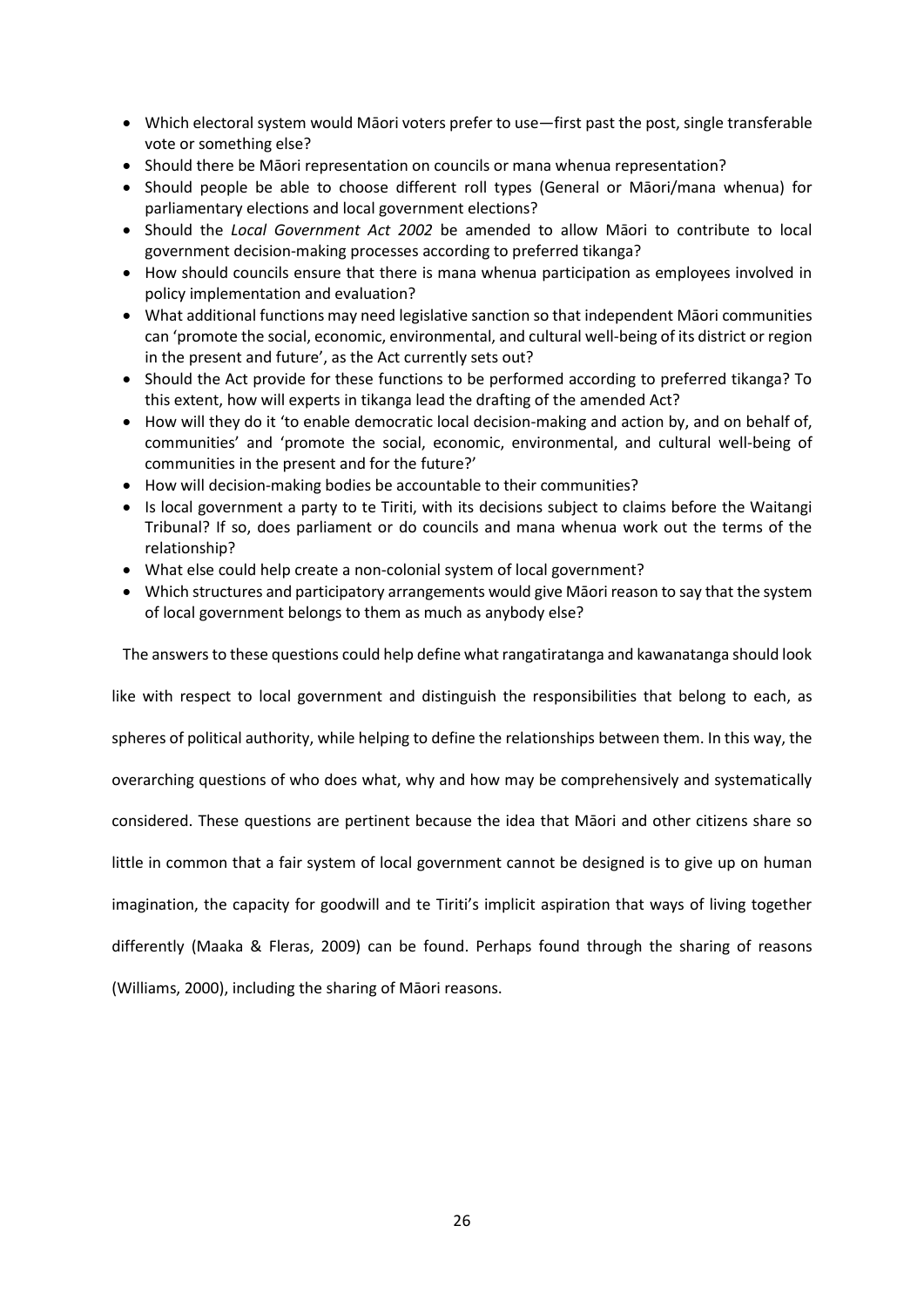# **References**

- Ansell, C. & Gash, A. (2008). Collaborative governance in theory and practice. *Journal of Public Administration Research and Theory*, *18*(4), 543–571.
- Auckland Council. (2021a). *Auckland Plan 2050*. https://www.aucklandcouncil.govt.nz/plans-projectspolicies-reports-bylaws/our-plans-strategies/auckland-plan/about-the-auckland-plan/Pages/thetreaty-of-waitangi.aspx

Auckland Council. (2021b). Governance Manual. https://governance.aucklandcouncil.govt.nz/

- Bargh, M. (2021). Challenges on the path to Treaty-based Local Government relationships. *Kōtuitui: New Zealand Journal of Social Sciences Online*, *16*(1), 70–85.
- Bell, A. (2018). A flawed Treaty partner: The New Zealand state, local government and the politics of recognition. In D. Howard-Wagner, M. Bargh & I. Altamirano-Jiménez (Eds.), *The neoliberal state, recognition and indigenous rights: New paternalism to new imaginings* (pp. 77–92). ANU Press.
- Bennett, C., Matunga, H., Steyl, S., Borell, P., Dionisio, R. & Hāpuku, A. (2021). Mana whenua engagement in Crown and Local Authority‐initiated environmental planning processes: A critique based on the perspectives of Ngāi Tahu environmental kaitiaki. *New Zealand Geographer*, *77*(2), 63– 75.
- Came, H., O'Sullivan, D. & McCreanor, T. (2020). Introducing critical Tiriti policy analysis through a retrospective review of the New Zealand Primary Health Care Strategy. *Ethnicities*, *20*(3), 434–456.
- Constitutional Advisory Panel. (2013). *New Zealand's Constitution: A Report on a Conversation | He Kōtuinga Kōrero mō Te Kaupapa Ture o Aotearoa*. https://www.justice.govt.nz/assets/Documents/Publications/Constitutional-Advisory-Panel-Full-Report-2013.pdf
- Davis, R. (2021). Australian Indigenous environment policy as a deliberative system. *Australian Journal of Political Science*, *56*(4), 376–392.
- Department of the Prime Minster and Cabinet. (2019). *Te Tiriti o Waitangi/Treaty of Waitangi Guidance*. https://dpmc.govt.nz/publications/co-19-5-te-tiriti-o-waitangi-treaty-waitangi-guidance
- Dryzek, J. S. (2009). Democratization as deliberative capacity building. *Comparative Political Studies*, *42*(11), 1379–1402.
- Ercan, S. A. & Dryzek, J. S. (2015). The reach of deliberative democracy. *Policy Studies*, *36*(3), 241–248.
- Fraser, N. & Honneth, A. (2003). *Redistribution or recognition?: A political-philosophical exchange*. Verso Books.
- Gover, K. & Baird, N. (2002). Identifying the Māori Treaty Partner. *University of Toronto Law Journal*, *52*(1), 39–68.
- Grant, S. (2016). New Indigenous middle class finds place in modern economy. *Public Affairs.* www.pursuit.unimelb.edu.au/articles/new-Indigenous-middle-class-finds-place-in-moderneconomy.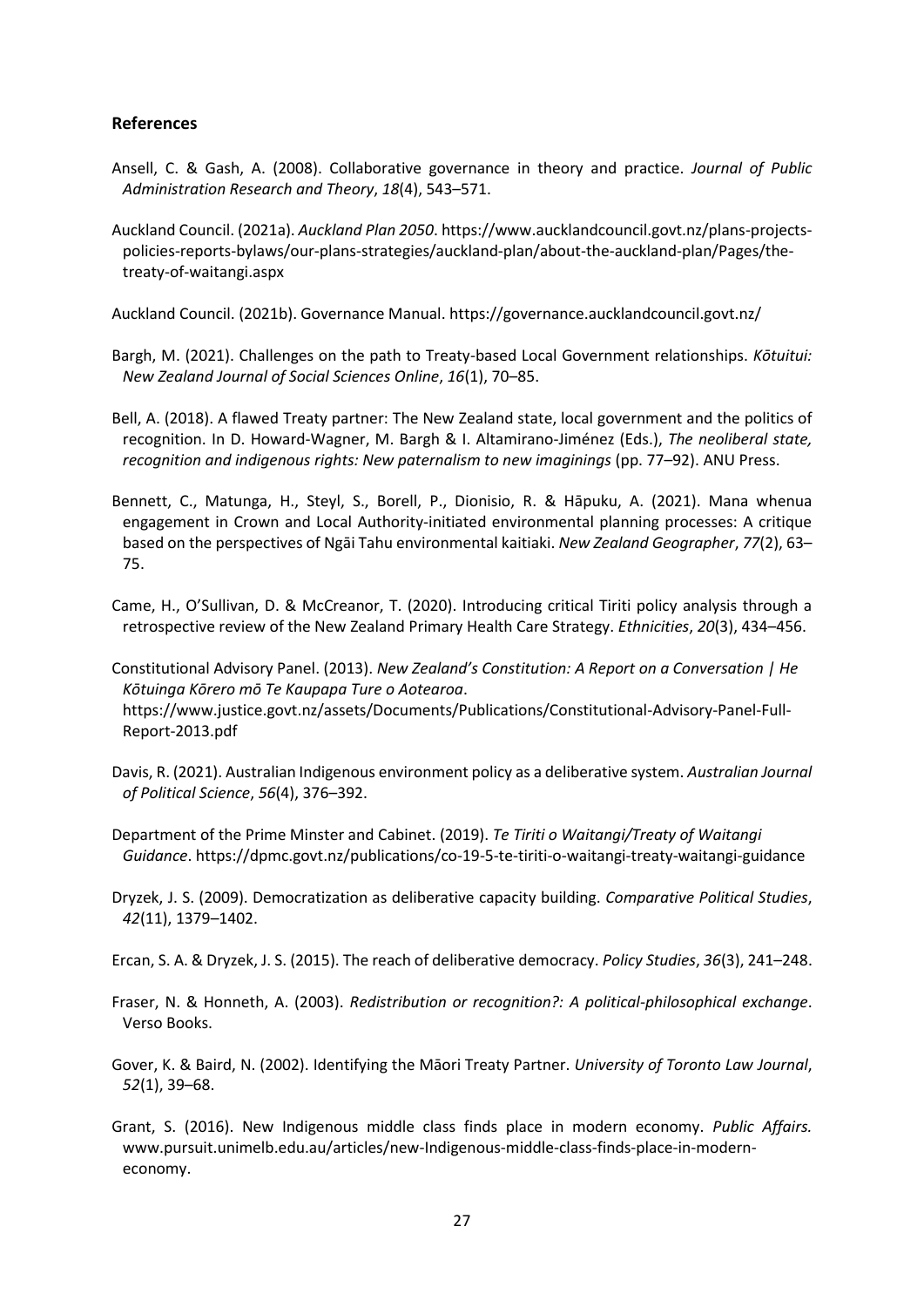- Hase, J. (2021). Repetition, adaptation, institutionalization—How the narratives of political communities change. *Ethnicities*, *21*(4), 684–705.
- Hendriks, C. M. (2016). Coupling citizens and elites in deliberative systems: The role of institutional design. *European Journal of Political Research*, *55*(1), 43–60.
- Hepi, M., Foote, J., Makey, L., Badham, M. & Te Huna, A. (2018). Enabling mātauranga-informed management of the Kaipara harbour, Aotearoa New Zealand. *New Zealand Journal of Marine and Freshwater Research*, *52*(4), 497–510.

Hindess, B. (2002). Neo-liberal citizenship. *Citizenship Studies, 6*(2), 127–143.

- Jones, C. (2014). A Māori constitutional tradition. *New Zealand Journal of Public and International Law, 12*(1), 187–203.
- Kahukuraariki Trust. (2021). *Whangarei District Council Te Ao Māori Decision-Making Framework*. https://www.kahukuraariki.iwi.nz/whangarei-district-council-te-ao-Māori-decision-makingframework/
- Kenny, K. (2014, 14 November). Māori did not give up sovereignty: Waitangi Tribunal. *Stuff.* https://www.stuff.co.nz/national/politics/63196127/null
- Key, J. (2010). *National Govt to support UN Rights Declaration*. https://www.beehive.govt.nz/release/national-govt-support-un-rights-declaration
- Lipsky, M. (1980). *Street-level bureaucracy: Dilemmas of the individual in public service*. Russell Sage Foundation.
- Local Government New Zealand. (2017). *Council-Māori Participation Arrangements Information for councils and Māori when considering their arrangements to engage and work with each other*. https://www.lgnz.co.nz/assets/Uploads/2dac054577/44335-LGNZ-Council-Māori-Participation-June-2017.pdf

Maaka, R. & Fleras, A. (2009). Mainstreaming indigeneity by indigenizing policymaking: Towards an indigenous grounded analysis framework as policy paradigm. *Indigenous Policy Journal*, *20*(3).

- Mansbridge, J., Bohman, J., Chambers, S., Christiano, T., Fung, A., Parkinson, J., Thompson, D. F. & Warren, M. E. (2012). A systemic approach to deliberative democracy. In J. Parkinson & J. Mansbridge (Eds.), *Deliberative systems: Deliberative democracy at the large scale* (pp. 1–26). Cambridge University Press.
- Moreton-Robinson, A. (2004). Whiteness, epistemology and Indigenous representation. In A. Moreton-Robinson (Ed.), *Whitening race: Essays in social and cultural criticism* (pp. 75–88). Aboriginal Studies Press.
- Muru-Lanning, M. (2012). The key actors of Waikato River co-governance: Situational analysis at work. *AlterNative: An International Journal of Indigenous Peoples*, *8*(2), 128–136.

Mutu, M. (2004). Māori issues. *The Contemporary Pacific*, *16*(1), 158–163.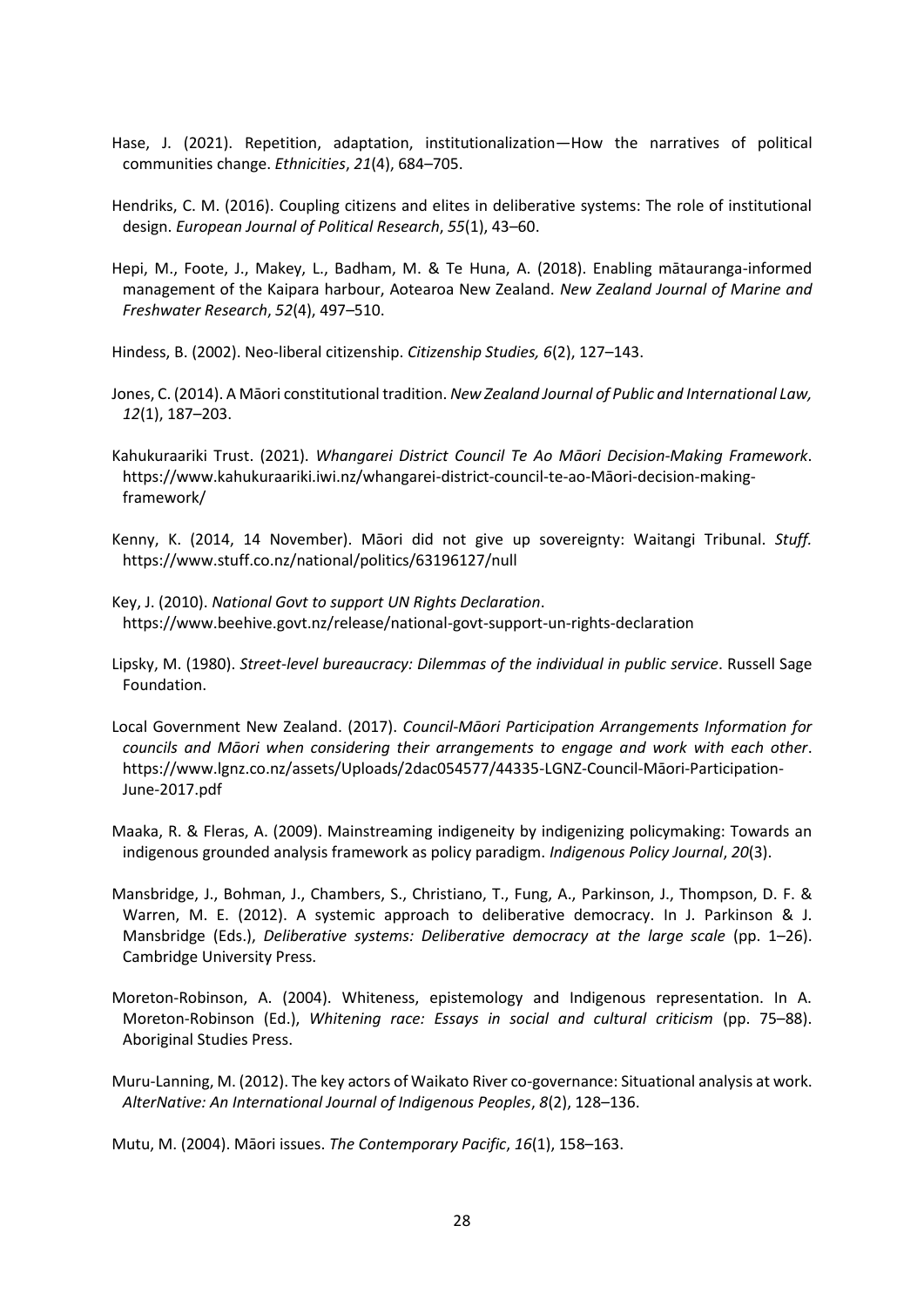O'Sullivan, D. (2007). *Beyond biculturalism: The politics of an indigenous minority*. Huia.

- O'Sullivan, D. (2020). *'We are all here to stay': Citizenship, sovereignty and the UN Declaration on the Rights of Indigenous Peoples*. ANU Press.
- O'Sullivan, D. (2021). *Sharing the sovereign: Indigenous peoples, recognition, treaties and the state*. Palgrave Macmillan.
- O'Sullivan, D., Came, H., McCreanor, T. & Kidd, J. (2021). A critical review of the Cabinet Circular on Te Tiriti o Waitangi and the Treaty of Waitangi advice to ministers. *Ethnicities*, *21*(6), 1093–1112.
- Parliamentary Counsel Office. (2002). *Local Government Act 2002*. https://www.legislation.govt.nz/act/public/2002/0084/latest/whole.html#DLM170880
- Pirsoul, N. & Armoudian, M. (2019). Deliberative democracy and water management in New Zealand: A critical approach to collaborative governance and co-management initiatives. *Water Resources Management*, *33*(14), 4821–4834.
- Royal Commission on Auckland Governance. (2009). *Report of the Royal Commission on Auckland Governance*. https://www.parliament.nz/en/pb/papers-presented/currentpapers/document/49DBHOH\_PAP17934\_1/auckland-governance-report-of-the-royal-commissionon
- Te Arotake i te Anamata mo Nga Kaunihera | Review into the Future of Local Government. (2021). *Raising the platform: Interim report*. https://www.futureforlocalgovernment.govt.nz/assets/Uploads/DIA\_16724\_Te-Arotake-Future-of-Local-Government\_Interim-report\_22.pdf
- Te Puni Kokiri. (2001). *He Tirohanga ö Kawa ki te Tiriti o Waitangi | A guide to the principles of the Treaty of Waitangi as expressed by the courts and the Waitangi Tribunal*. file:///C:/Users/dosulliv/Downloads/He%20Tirohanga%20o%20Kawa%20k%C4%93%20te%20Tiriti %20o%20Waitangi.pdf
- Te Tari Taiwhenua, [Department](https://www.dia.govt.nz/) of Internal Affairs. (2021). *Terms of reference: Ministerial review into the Future for Local Government*. https://www.dia.govt.nz/diawebsite.nsf/Files/Terms-of-Reference-Future-for-Local-Government/\$file/Terms-of-Reference-Future-for-Local-Government.pdf
- United Nations. (2007). *Universal Declaration on the Rights of Indigenous Peoples*. www.un.org/esa/socdev/unpfii/documents/DRIPS\_en.pdf
- Valadez, J. M. (2010). Deliberation, cultural difference, and indigenous self-governance. *The Good Society*, *19*(2), 60–65.
- Vowles, J. & Hayward, J. (2021). Ballot structure, district magnitude and descriptive representation: The case of New Zealand local council elections. *Australian Journal of Political Science*, *56*(3), 225– 244.
- Waimakariri District Council. (2021). *Treaty of Waitangi*. https://www.waimakariri.govt.nz/yourcouncil/local-government-and-Māori/accordion-content/Treaty-of-Waitangi